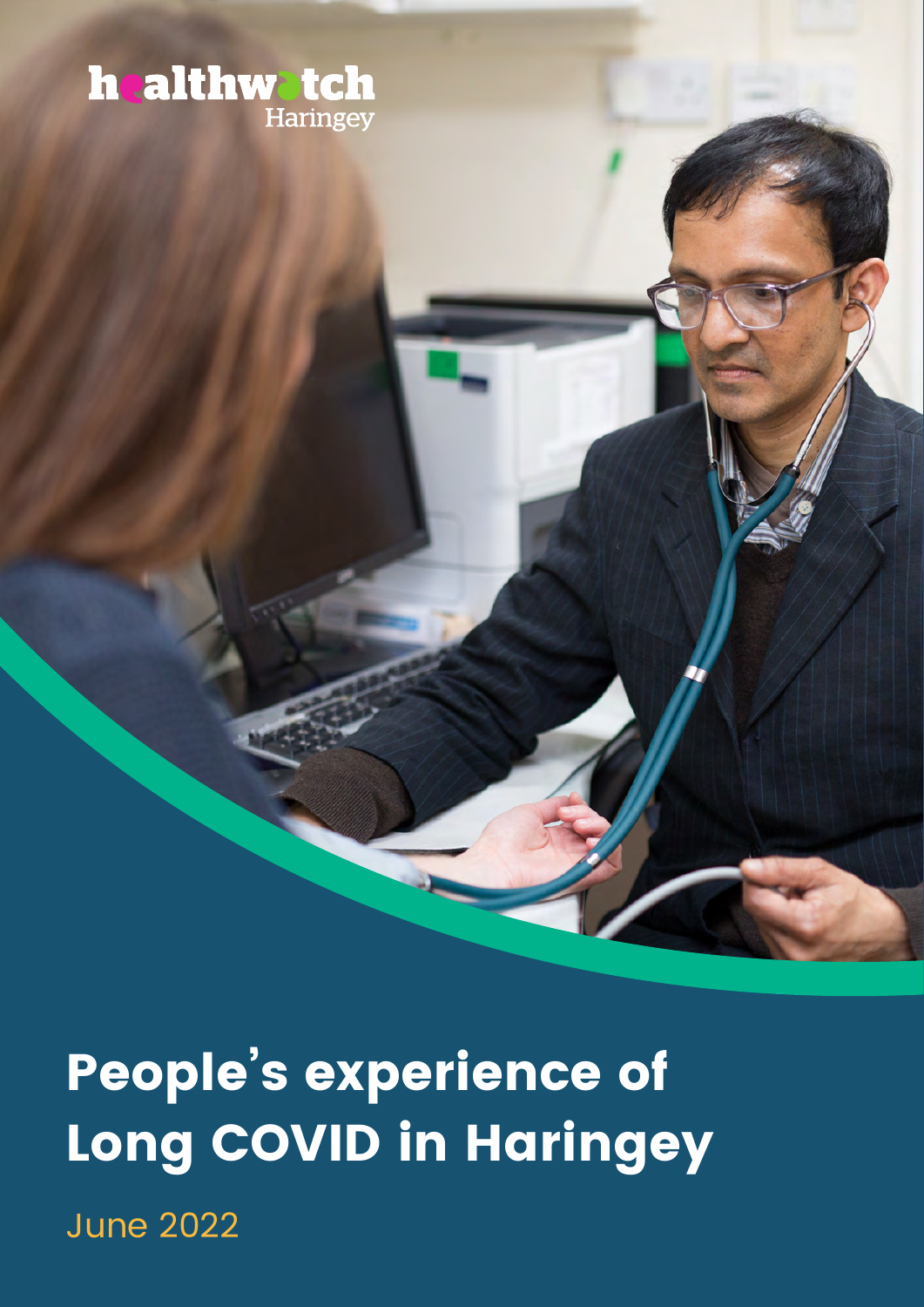# **Contents**

| 1. Introduction                                                                                     | 3  |
|-----------------------------------------------------------------------------------------------------|----|
| 2. Methodology                                                                                      | 4  |
| <b>3. Executive Summary</b>                                                                         | 5  |
| <b>4. Detailed Findings</b>                                                                         | 9  |
| $\mathsf{i}$<br>Impact of Long COVID on health and wellbeing                                        |    |
| $\mathsf{ii}$ )<br>The problem of diagnosis                                                         |    |
| iii) Getting the right healthcare                                                                   |    |
| iv) How could things be improved?                                                                   |    |
| <b>5. Recommendations</b>                                                                           | 19 |
| <b>Appendices</b>                                                                                   | 21 |
| <b>Appendix A: Patient Profiles</b>                                                                 |    |
| Appendix B: Long COVID: Background and Context                                                      |    |
| Appendix C: Monetary Policy Committee data on Long COVID<br>and long-term sickness in the workforce |    |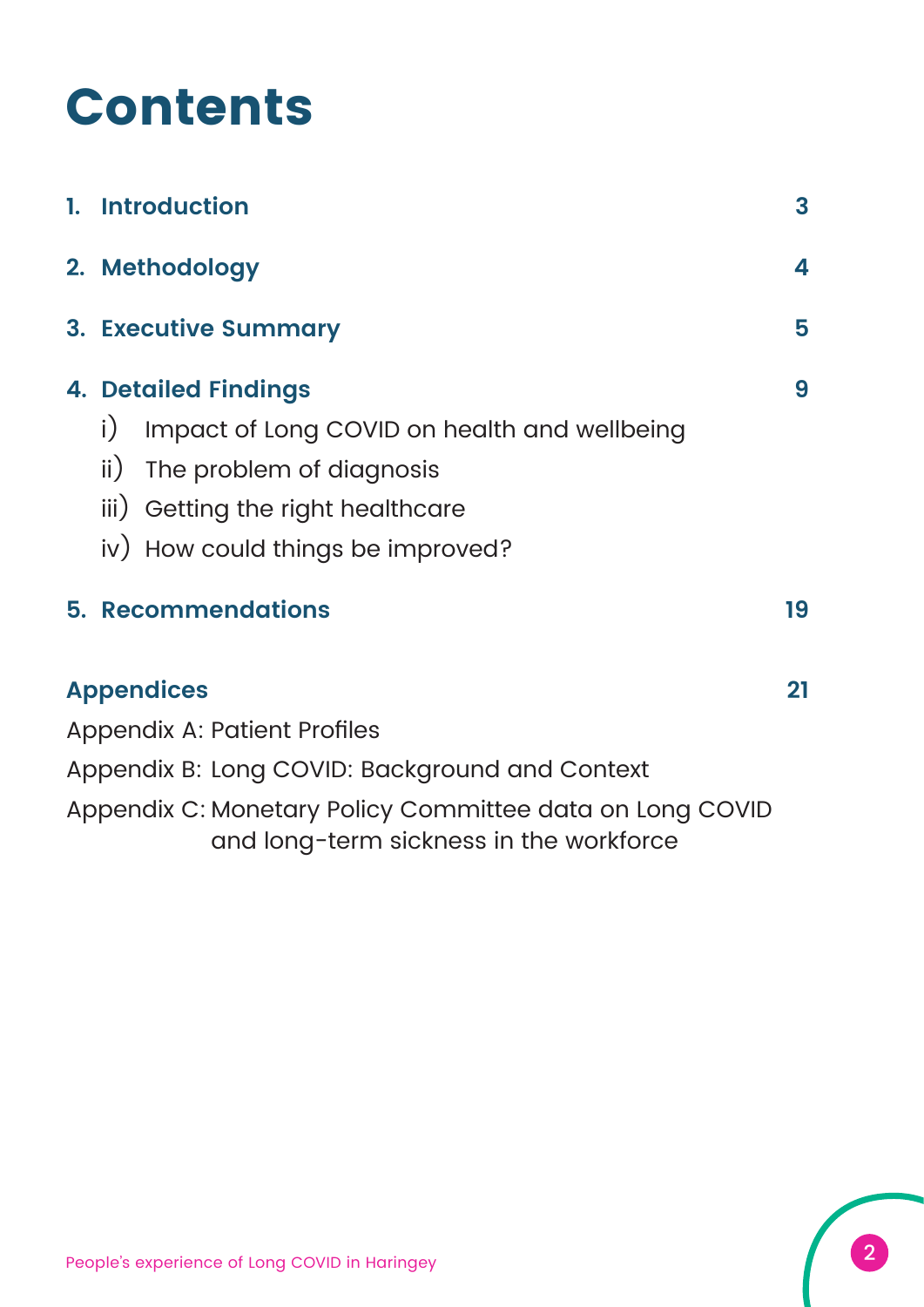### **1. Introduction**

The following report provides an important snapshot of the challenges faced by Long COVID patients in Haringey, and makes recommendations to improve the local support and services available to them.

#### **Background**

The five Local Healthwatch within North Central London (Haringey, Enfield, Barnet, Islington, and Camden)agreed to work together, in partnership, on a Long COVID project.

We aimed to capture local people's experiences of Long COVID:

- to identify any gaps in current service provision, and
- improve local services to better help and support local people living with Long COVID.

Long COVID is a new and evolving condition that has greatly impacted the health and quality of life of many Haringey residents.

National trends suggest there should be more than 3,000 Haringey residents diagnosed with Long COVID.

The Long COVID patient pathway developed by North Central London (NCL) Clinical Commissioning Group (CCG) has aided the recovery of many patients experiencing this debilitating illness. But there are many lessons to be learnt from the lived experience of Long COVID patients, who have, by necessity, had to become experts by experience. Like with any new condition or service, there is room for improvement to enable patients to access the treatment they require.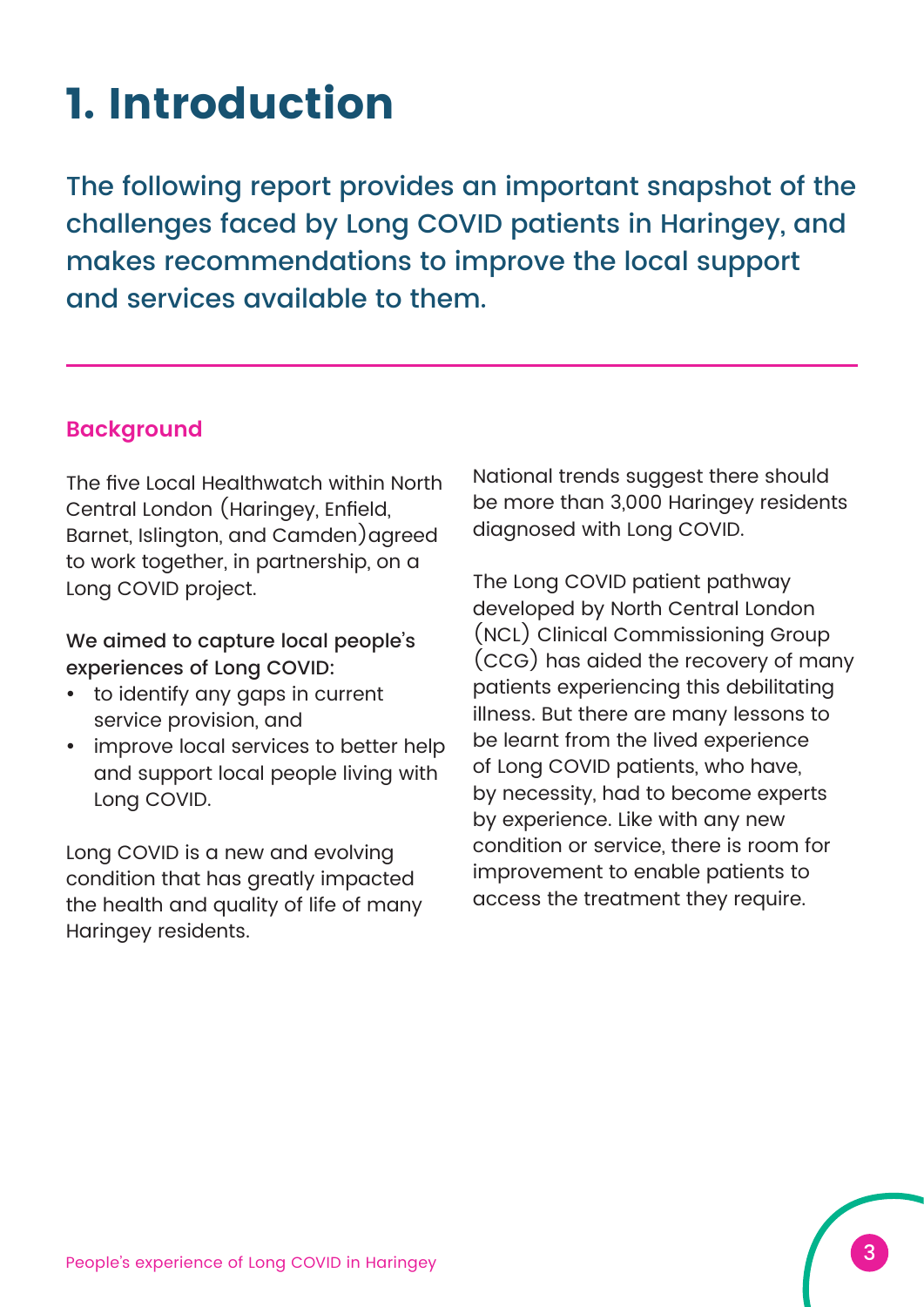# **2. Methodology**

Healthwatch Haringey carried out an online survey and engaged in 1-2-1 interviews with residents.

- For the five Healthwatch report we used different methods to capture people's experiences:
	- An online survey
	- 1-2-1 interviews, and
	- Community focus groups.
- The 1-2-1 interviews and community focus groups enabled us to gather more detailed in-depth qualitative data, exploring themes and issues highlighted in the online survey.
- We gathered experiences of people across the whole treatment pathway, from those seeking support from their GP to those receiving support from University College London Hospital (UCLH)'s specialist Long COVID clinic.
- The survey covered the impact of Long COVID on patients' lives, their physical and mental health, access to NHS treatment, experience with healthcare professionals and suggestions for improvement.
- We gathered 300 local peoples' experiences of Long COVID across North Central London.
- The joint report by the five local Healthwatch was published in April 2022 and is available here [https://bit.ly/Healthwatch\\_Long\\_](https://bit.ly/Healthwatch_Long_COVID_Report_April22) COVID\_Report\_April22
- This is a supplementary local report which focuses on the experiences of Haringey residents. This Healthwatch Haringey Long COVID report includes:
	- data from the 21 respondents to the online survey who were Haringey residents, and
	- 1-2-1 interviews with four Haringey residents who completed the survey.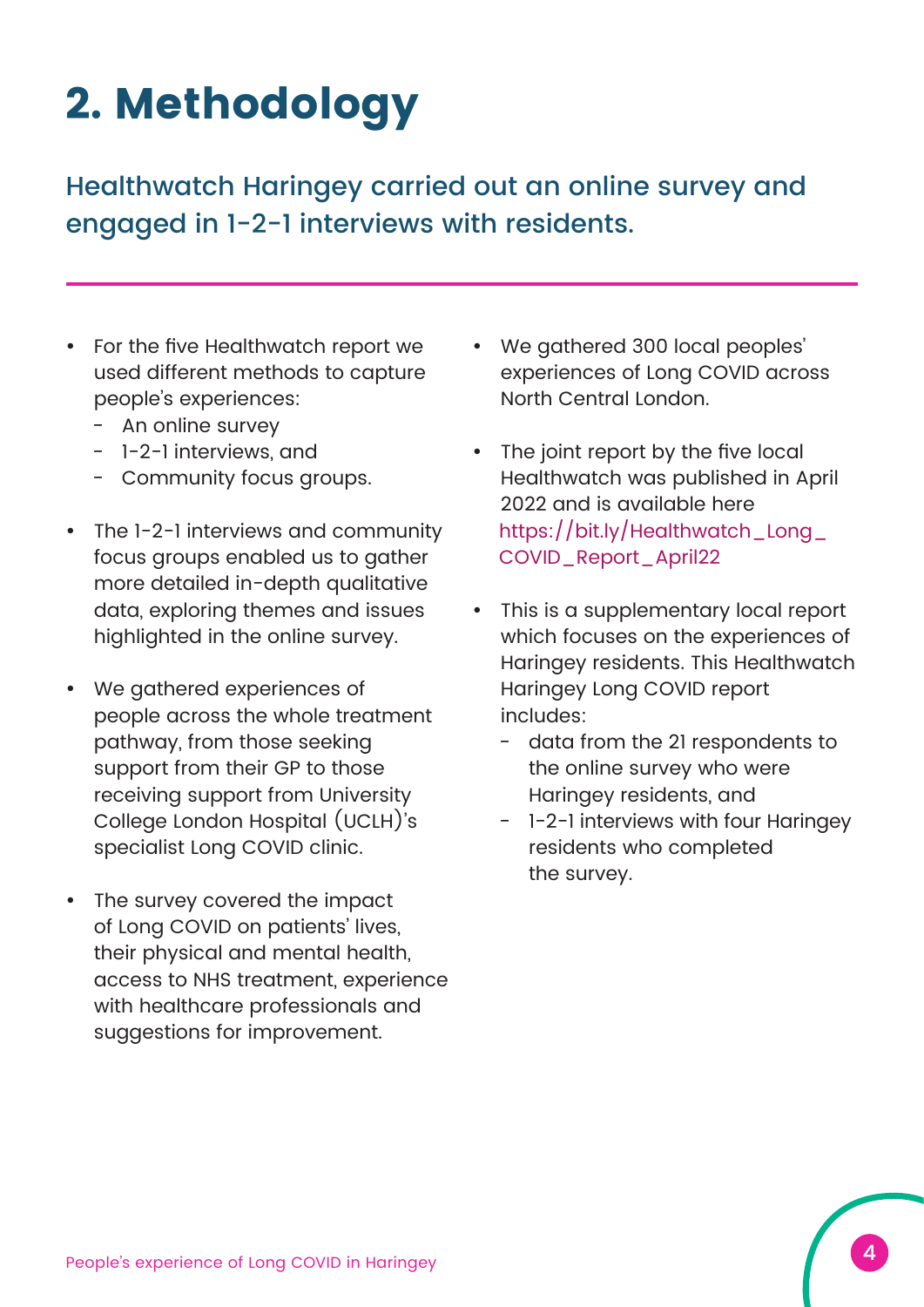# **3. Executive Summary**

#### **Impact of Long COVID on health and wellbeing**

Long COVID has had a huge impact on people's physical and mental health and wellbeing and on their day-to-day lives.

#### **Employment and finances**

- 15 out of 21 respondents (71%) said Long COVID had impacted on their ability to work or the number of hours they can work.
- Two people were made redundant and one accepted voluntary severance (along with others in their firm who also had Long COVID).
- Seven out of 21 respondents (33%) said their finances were affected.

#### **Recommendations**

- y Statutory services (Haringey Council, NCL CCG, and NHS Trusts) should model being a good employer for people living with Long COVID. Their HR departments should ensure reasonable adjustments are made, and flexible working arrangements explored, to ensure people can keep their jobs and continue to work.
- Information, help and support should be provided to people living with Long COVID to ensure they are able to access any benefits they are entitled to.

#### **Physical health**

- 16 out of 21(76%) respondents said their physical health had been impacted by Long COVID.
- They reported significant, wide ranging, multiple and severe physical health impacts. These included fatigue / exhaustion, stomach problems, heart palpitations, headaches, brain fog, aching limbs, insomnia, pain in muscles and bones, severe back pain, joint pain, decreased mobility, and loss of taste and smell.

#### **Mental Health**

- 14 out of 21 respondents (67%) felt an impact on their mental health and their ability to do things they enjoyed.
- People reported feeling depressed and suffering from anxiety. This depression and anxiety was triggered by the illness itself as well as the consequences of the illness, such as reduced ability to work and earn money or access benefits.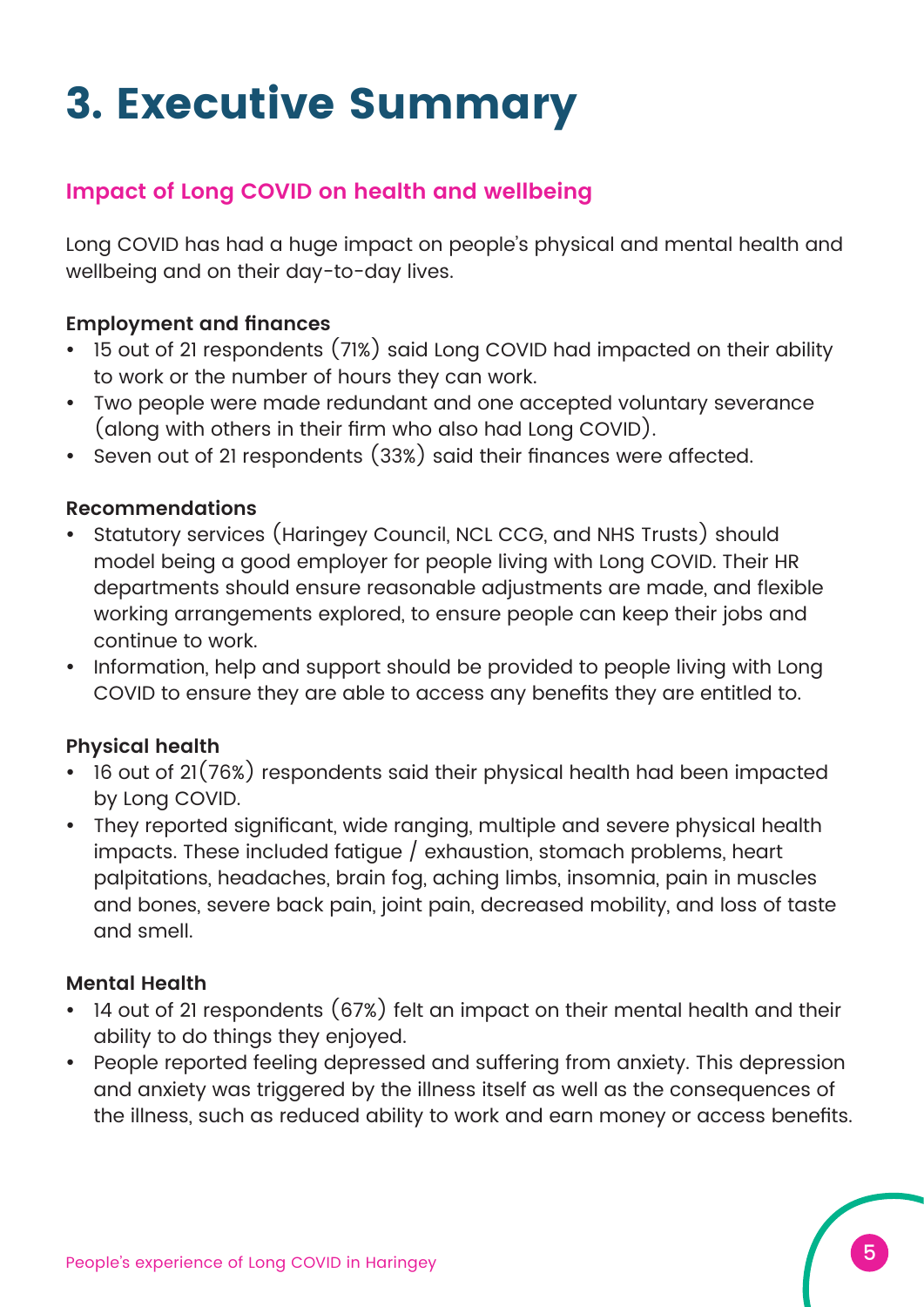### **The problem of diagnosis**

- Looking at national trends, there should be more than 3,000 Haringey residents diagnosed with Long COVID. But currently there are only around 900 and most appear to be in the West of the borough. This points to a real problem of undiagnosed Long COVID in the more deprived East of the borough.
- Some people experienced difficulty getting a diagnosis of Long COVID from their GP or clinician.
- Seven of the 15 respondents (47%) stated their GP / Clinician had little or no knowledge about Long COVID. GPs lack of knowledge about Long COVID was a recurring theme.
- Six of the 21 respondents (29%) had not sought medical care for their Long COVID symptoms. Reluctance or inability to seek help from the GP has been a general feature of the pandemic for many patients.

#### **Recommendations**

- y Explore and address the issue of undiagnosed Long COVID amongst Haringey residents, particularly focusing on the more deprived East of the borough.
- More training for GPs so they are able to recognise Long COVID symptoms, provide a diagnosis, provide the patient with good quality information, and refer on appropriately.
- More training for GPs so they can support Long COVID patients appropriately within primary care by giving them information about self-management techniques, helplines, local support groups etc.
- Develop effective communications around Long COVID for the general public, raising awareness of what it is and encouraging them to seek medical advice and help.

#### **Getting the right healthcare**

People identified a need for better access to health services, both at primary care through GPs and at secondary care through Long COVID clinics.

- 13 of the 21 respondents (62%) had experienced difficulties in getting appropriate healthcare support.
- Self-management was found to be the single most helpful healthcare intervention. Self-management included diet, exercise (e.g. yoga), rest, fatigue management and pacing.
- Most people found out about self-management techniques themselves. Only two people received information about self-management techniques from a healthcare professional.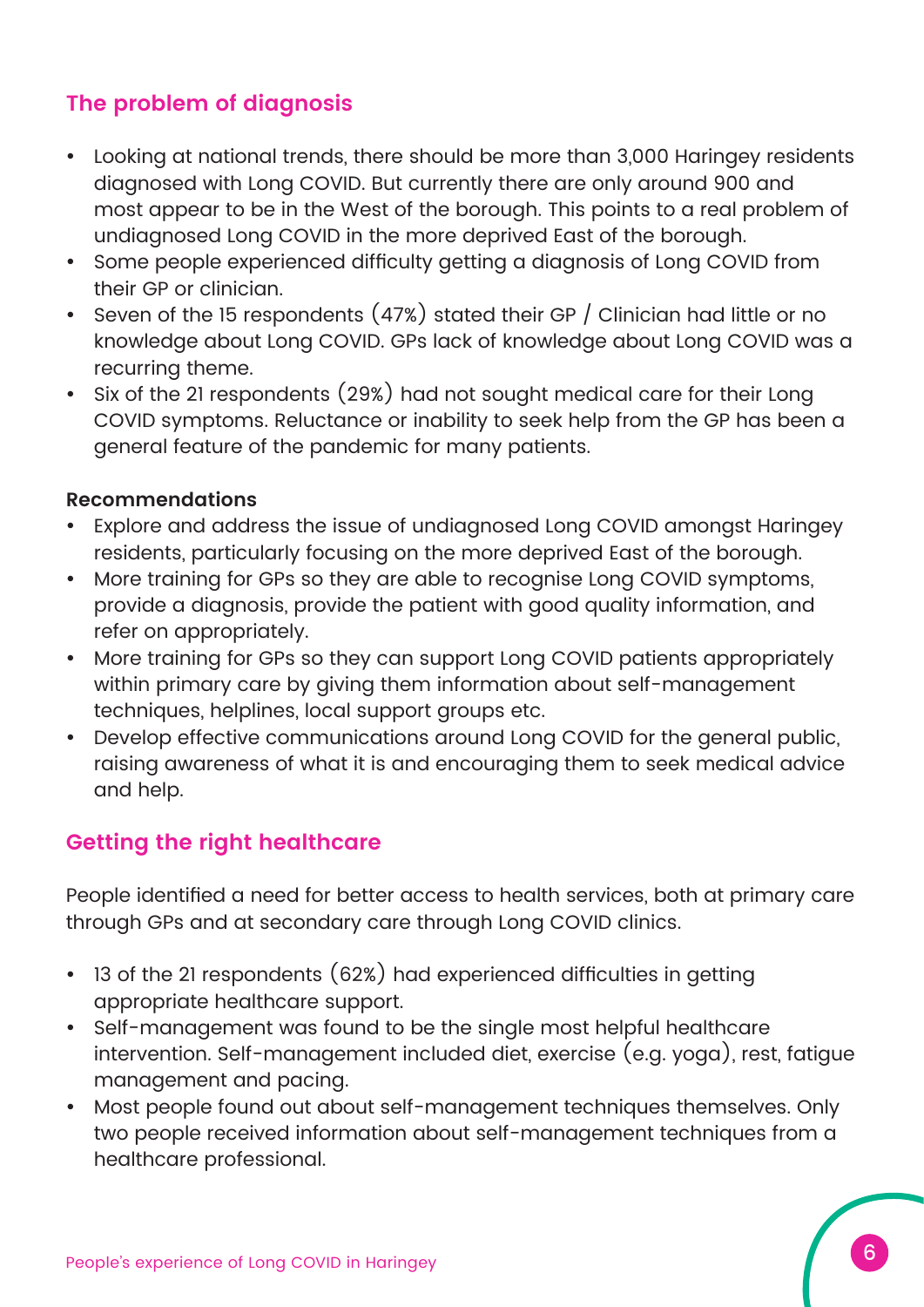- 15 of the 21 respondents (71%) had to do their own research on Long COVID.
- Patients did their own research due to the lack of support from the NHS, including unsympathetic GPs, ineffective advice, long waits for diagnosis and long waits for the Long COVID clinic.
- There were very long waits for the Long COVID clinic or other services. In some cases people were waiting several months for a first appointment with the Long COVID clinic.
- Some patients were not confident the Long COVID clinic could help them with the right tests or treatment.
- People said they had to advocate for themselves and fight to access support from the NHS. Respondents were concerned that people from more deprived communities would not be able to fight for care in the same way and this was leading to inequity of service provision.

#### **Recommendations**

- Develop effective communications around Long COVID for patients, raising awareness of what it is, and encouraging people to seek medical advice and help.
- Develop effective patient information on Long COVID, and promote and distribute this to GPs. This should include information on self-management techniques, helplines, local support groups etc.
- Patients diagnosed with Long COVID should be given information and advice on appropriate self-management techniques and resources, regardless of the 12-week NICE guidance which identifies 'Post COVID syndrome' as starting no earlier than 12 weeks after infection.
- Develop Haringey based in-person and online peer support groups for people living with Long COVID.
- Develop a phone helpline to provide information and support on Long COVID, so people do not feel so isolated.
- Develop effective communications to promote the local support groups and services available for people living with Long COVID.
- Ensure at the point a patient is referred for Long COVID support the Long COVID pathway is explained to them in an accessible way.
- Ensure patients waiting for their first appointment with the Long COVID clinic at least get a phone call or an email providing good quality patient information on Long COVID e.g.. self-management techniques, helplines, local support groups, so they are able to access help and support whilst they are waiting.
- Ensure all patients on the Long COVID pathway are clear about how they will be followed-up after their first appointment.
- Ensure all patients on the Long COVID pathway understand how to contact the clinical team responsible for their care through phone and email.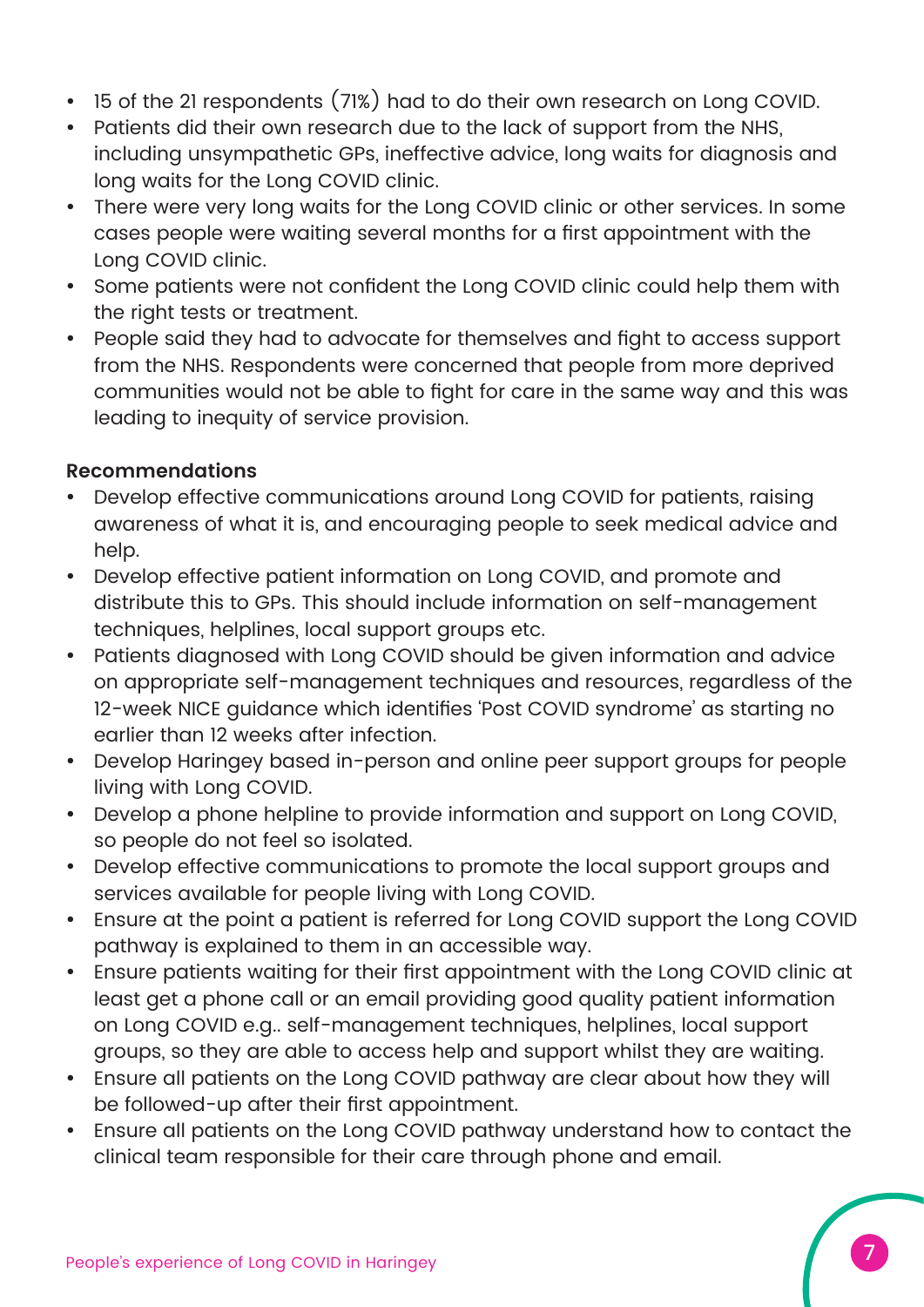- Ensure there is more consistency in people's experiences accessing the Long COVID pathway, taking into account patients' physical, mental and social needs.
- Continue to analyse and monitor Long COVID data for Haringey residents across localities and communities to help ensure Long COVID support and services are being accessed by all localities and communities in an equitable way.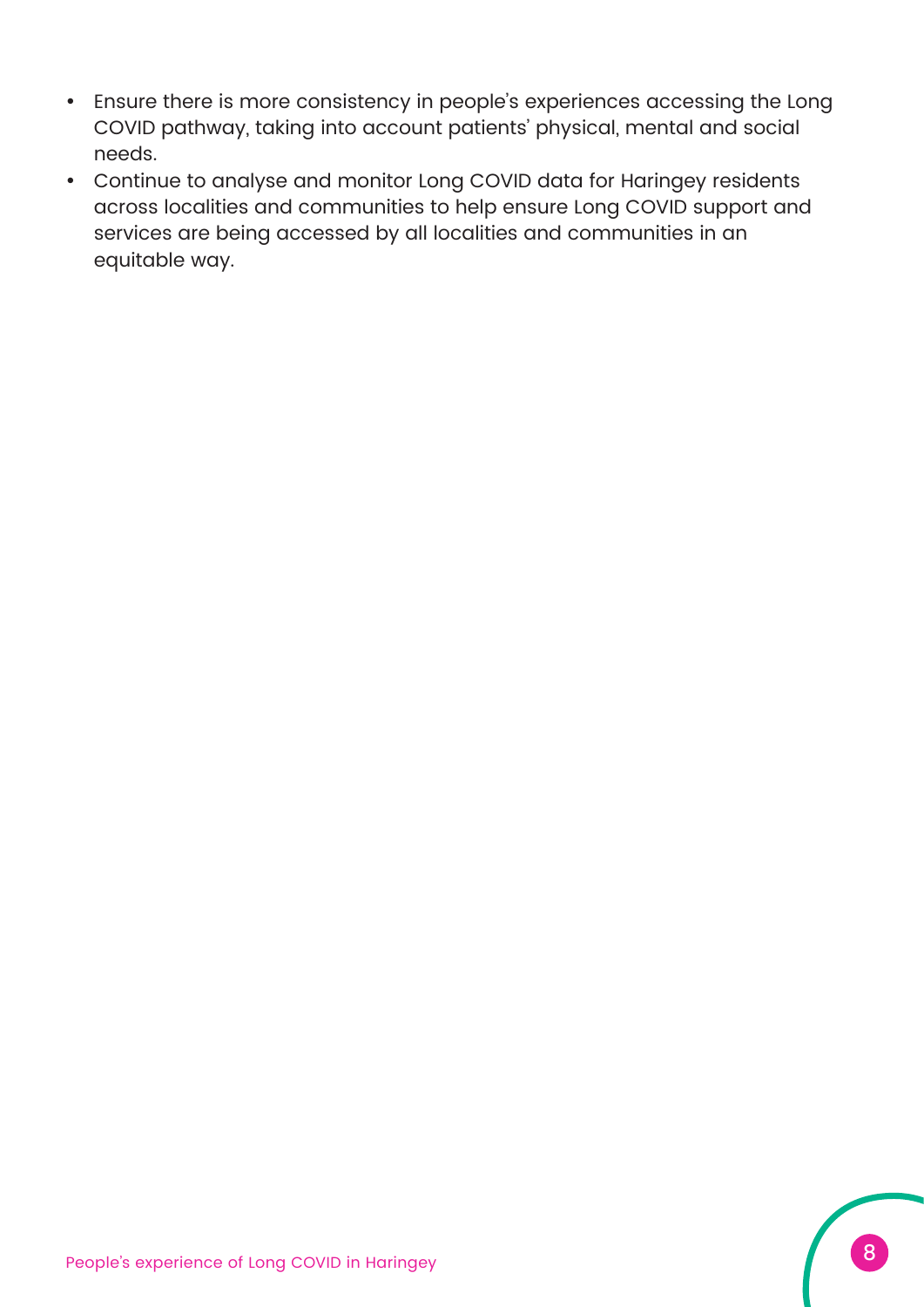# **4. Detailed findings**

### **i) Impact of Long COVID on health and wellbeing**

Long COVID has had a huge impact on people's physical and mental health and wellbeing and on their day-to-day lives.

#### **Employment and finances**

- 15 out of 21 respondents (71%) said Long COVID had impacted their ability to work or the number of hours they can work.
- Seven out of 21 respondents (33%) said there had been an impact on their job security.
- Two people were made redundant and one accepted voluntary severance (along with others in their firm who also had Long COVID.)
- Three people felt Long COVID was holding them back at work, and two reported the cognitive symptoms of Long COVID prevent them from doing their jobs well.
- Seven out of 21 respondents (33%) said their finances were affected.

I am so worried about keeping my job. I had to go back to work after 4 weeks off, because they would have taken away my salary otherwise and I'd be left only with statutory sick pay which I can't live on. It's so stressful and I am struggling to keep up with my job which is very cognitive.

I was already on Personal Independent Payment (PIP) and Employment and Support Allowance (ESA) (support group) for long-term disabilities, but I was starting to get to a point where I was looking for a very part-time job before I got COVID. It's completely floored me, and 10 months later I'm practically housebound.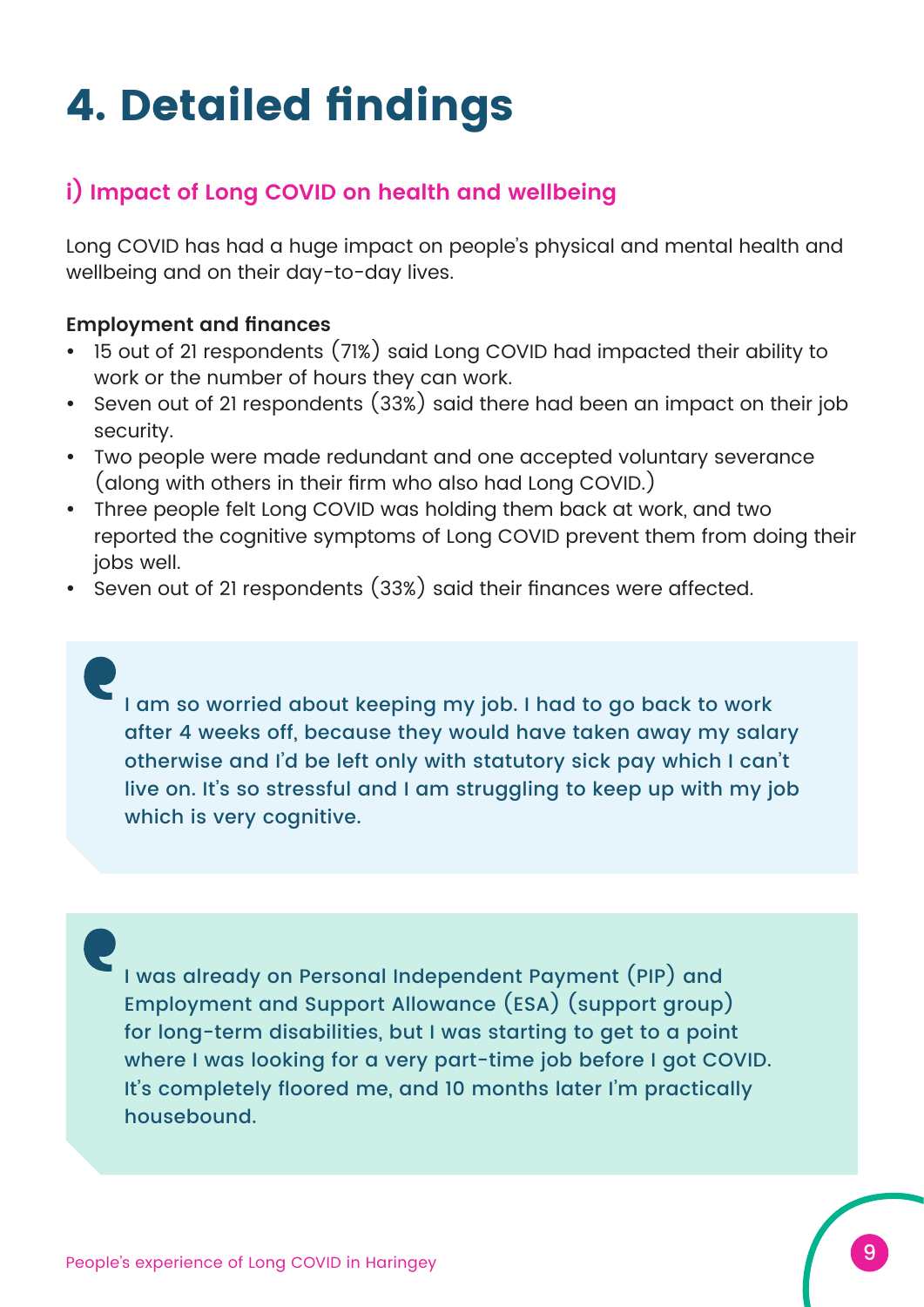#### **Case Study Laurence's story – School student's education impacted by Long COVID**

**"**There's so much pressure on schools to pretend it isn't happening…He's had about 18 days off and it worries me that I get automatic letters saying he is persistently absent. The school is being reasonable… but getting a court letter must be absolutely terrifying for vulnerable parents.**"** Laurence's mother

Laurence is a 14-year-old boy with Long COVID. He was 13 when he first tested positive for COVID-19. Laurence has had to take 18 days off school with Long COVID.

Laurence has been seen by a paediatric physiotherapist and has received painkillers but no treatment for persistent malaise and fatigue which are a big part of his Long COVID.

Laurence's mother said it was essential to make schools safer: **"**It's a strange thing that we are just sending our kids out to get infected. Why aren't we using air purifiers and sorting out ventilation?**"**

#### **Physical health**

- 16 out of 21 (76%) respondents said their physical health had been impacted by Long COVID.
- They reported significant, wide ranging, multiple and severe physical health impacts. These included fatigue / exhaustion, stomach problems, heart palpitations, headaches, brain fog, aching limbs, insomnia, pain in muscles and bones, severe back pain, joint pain, decreased mobility, and loss of taste and smell.
- The physical health impacts have triggered severe and long-term impacts on their overall wellbeing and mental health.
- People expressed worry and frustration that they couldn't recover after such a long period of ill health.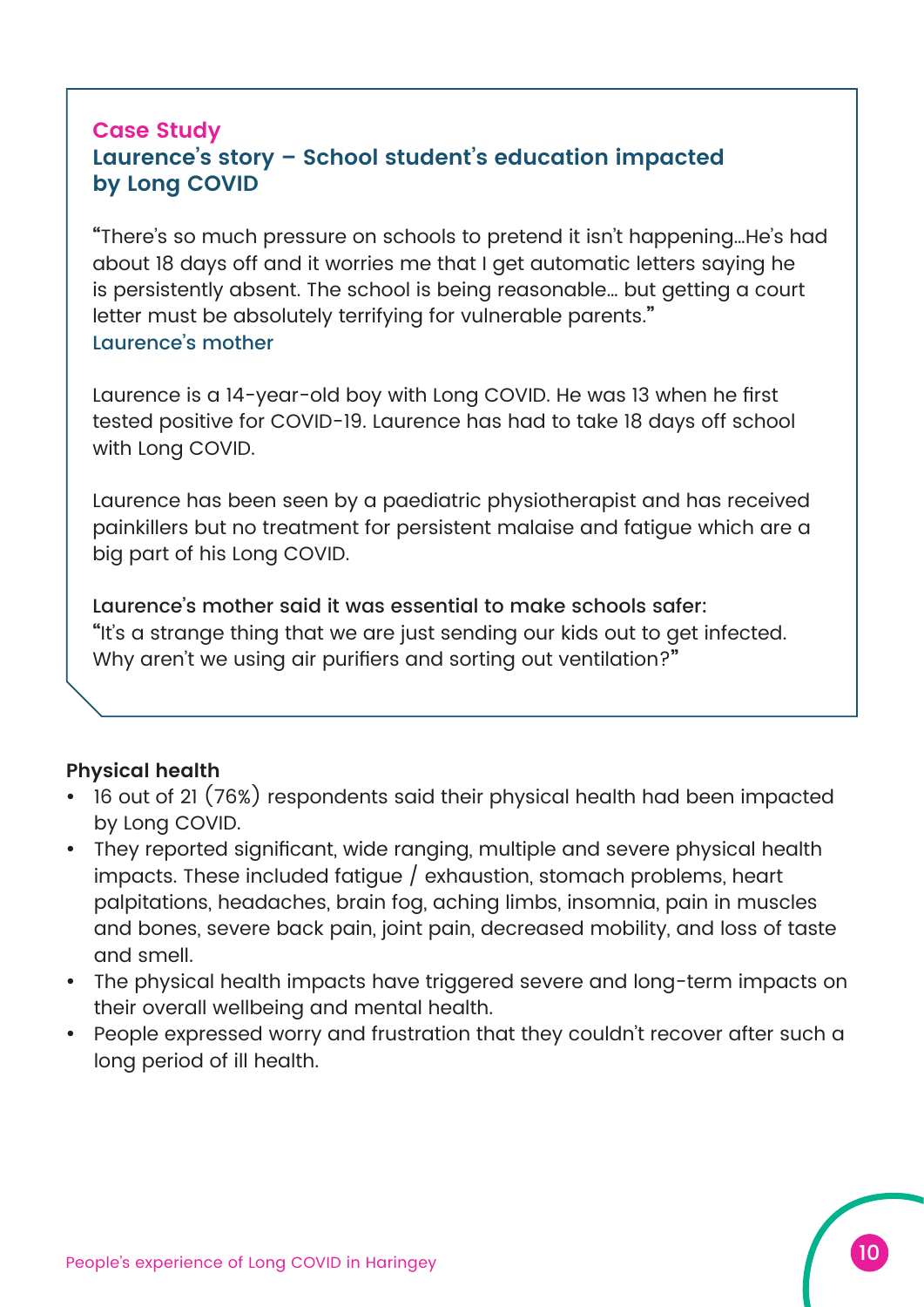Physically I am a shadow of myself - I have decreased mobility and joint pain. I have headaches and nausea. Mentally - it's a yo-yo: anxiety is there all the time but I never know what else I'm going to feel e.g. anger / irritation / depression / gnawing anxiety / irritation / apathy / bouts of crying etc.

At the age of 35 I'm not able to live a normal life. I'm in so much pain and I'm so exhausted that all I can do is force myself to work from home and stay in bed. All the joy is gone, there is only pain, exhaustion, and anticipation of more pain. I used to be an active smart person, now due to the brain fog I feel like an idiot most of the time.

#### **Mental Health**

- 14 out of 21 respondents (67%) felt an impact on their mental health and their ability to do things they enjoyed.
- People reported feeling depressed and suffering from anxiety. This depression and anxiety was triggered by the illness itself as well as the consequences of the illness, such as reduced ability to work and earn money or access benefits.

I can't exercise as my heart rate goes up and I get chest pain and feel so exhausted after a short amount of slow walking. I am so down a lot of the time, feel guilty for not working and sad about missing so many of my usual social activities. My relationship is suffering as I'm so down and not at all fun.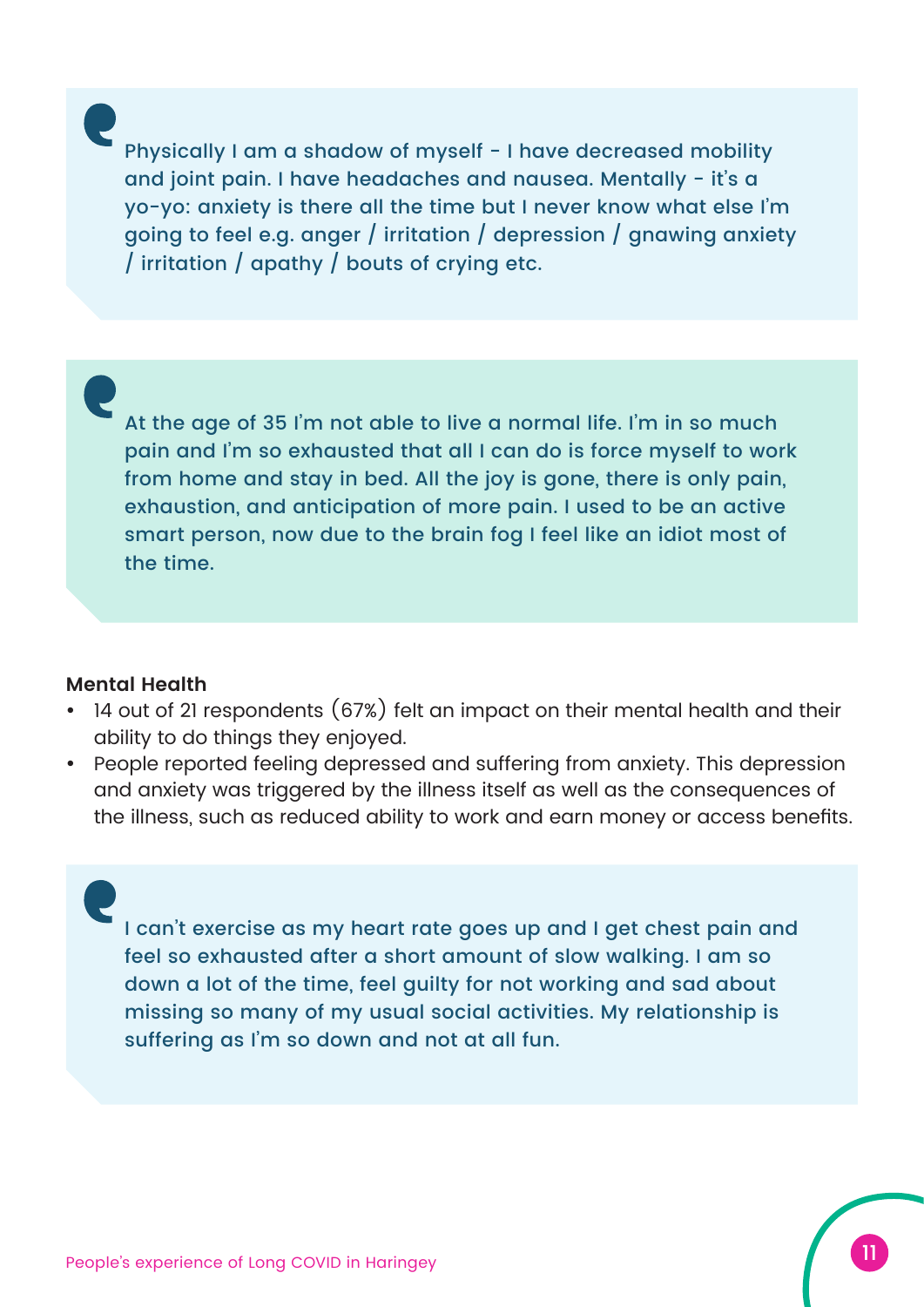I am stuck in this nightmare can't make plans and don't know when it will end.

#### **Day to day living**

• Long COVID has had an impact on most peoples' ability to keep up with home chores / admin.

#### **ii) The problem of diagnosis**

- Looking at national trends, there should be more than 3,000 Haringey residents diagnosed with Long COVID, but currently there are only around 900 and most appear to be in the west of the borough. This points to a real problem of undiagnosed Long COVID in the more deprived east of the borough.
- 15 of the 21 respondents (71%) sought medical care for their Long COVID symptoms.
- 12 of the 15 respondents who went to their GP have been formally diagnosed with Long COVID.
- Some people experienced difficulty getting a diagnosis of Long COVID from their GP or clinician. Three patients were not satisfied with the service they received from their GP, feeling their GP did not diagnose or refer them correctly - one patient was given no diagnosis and two were given a different diagnosis.
- Seven out of 15 respondents (47%) stated their GP/Clinician had little or no knowledge about Long COVID and GP's lack of knowledge about the condition was a recurring theme.
- Six of the 21 respondents had not sought medical care for their Long COVID symptoms. Four said it was because they didn't think their GP could help, three didn't think their case was a priority, and one did not know they had Long COVID. Reluctance or inability to seek help from the GP has been a general feature of the pandemic for many patients.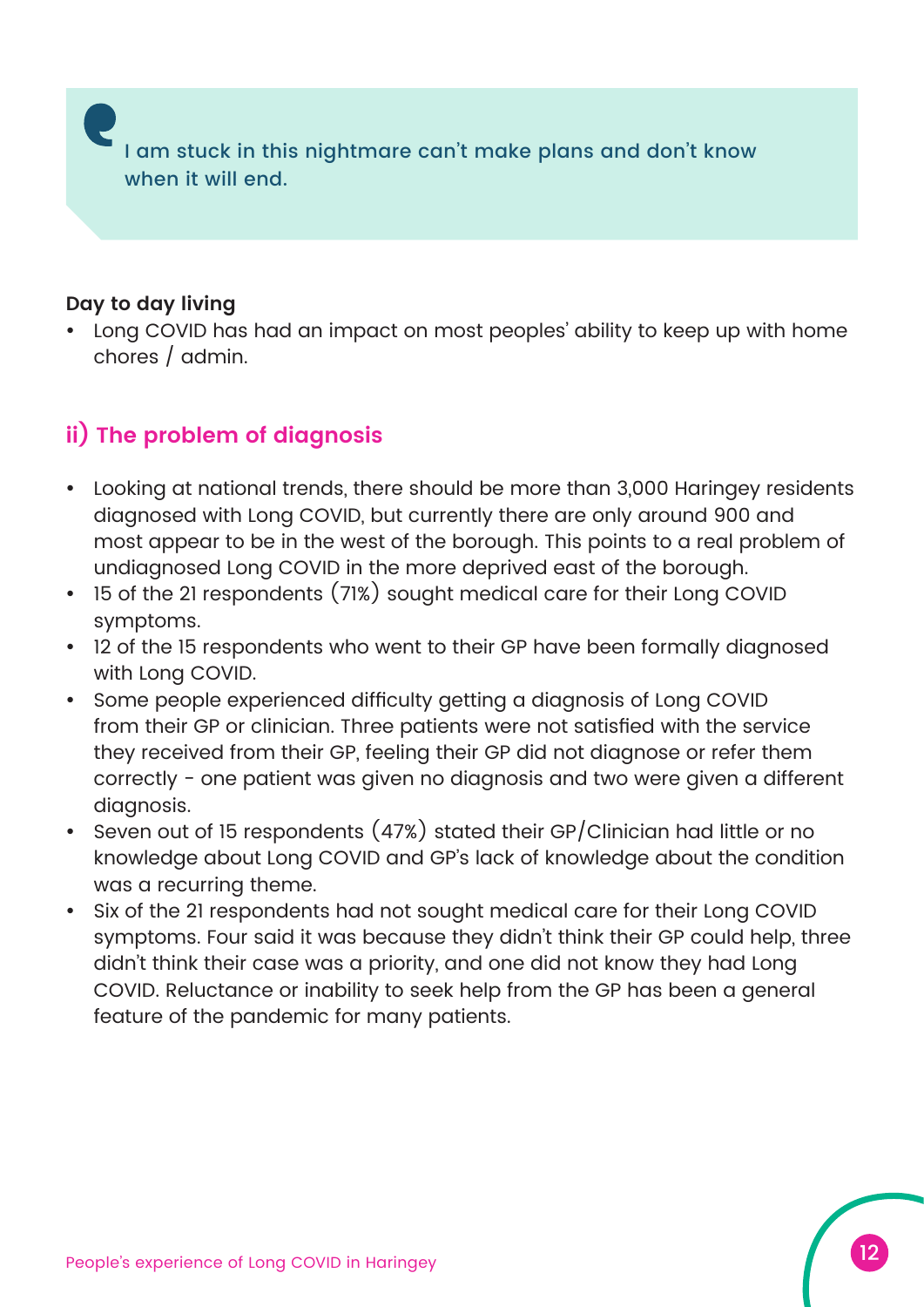I have been complaining of symptoms since early June when I was seen by a GP. and it's taken until I went to A&E in early September with concerns over my severe breathing difficulties for me to get a diagnosis.

One doctor told me I would not be able to get diagnosed with Long COVID without a blood test, despite there being no diagnostic test for long covid. He refused to believe the symptoms I described arrived after I contracted COVID, Another doctor at the practice referred me to the post COVID clinic immediately after a phone consultation, and the clinic confirmed a post-COVID diagnosis without requiring a blood test.

#### **Case Study Haima's story - Fighting for recognition from her GP**

**"**The most stressful and frustrating part has been getting my GP surgery to take my Long COVID seriously and make referrals.**"**

Haima's GP had never heard of Long COVID, and she had to fight for a referral for further investigations. She felt her GP was "…dismissive, lacking in any management plan and keen to psychologise my symptoms". After months of waiting for a first referral appointment Haima went to A&E with heart problems. The A&E doctor "labelled it anxiety".

Haima was finally able to access care from the UCLH Long COVID clinic. She feels they validated her symptoms and suggested strategies and a management plan. Her symptoms are gradually improving, but she says the main reason for improvement is "time".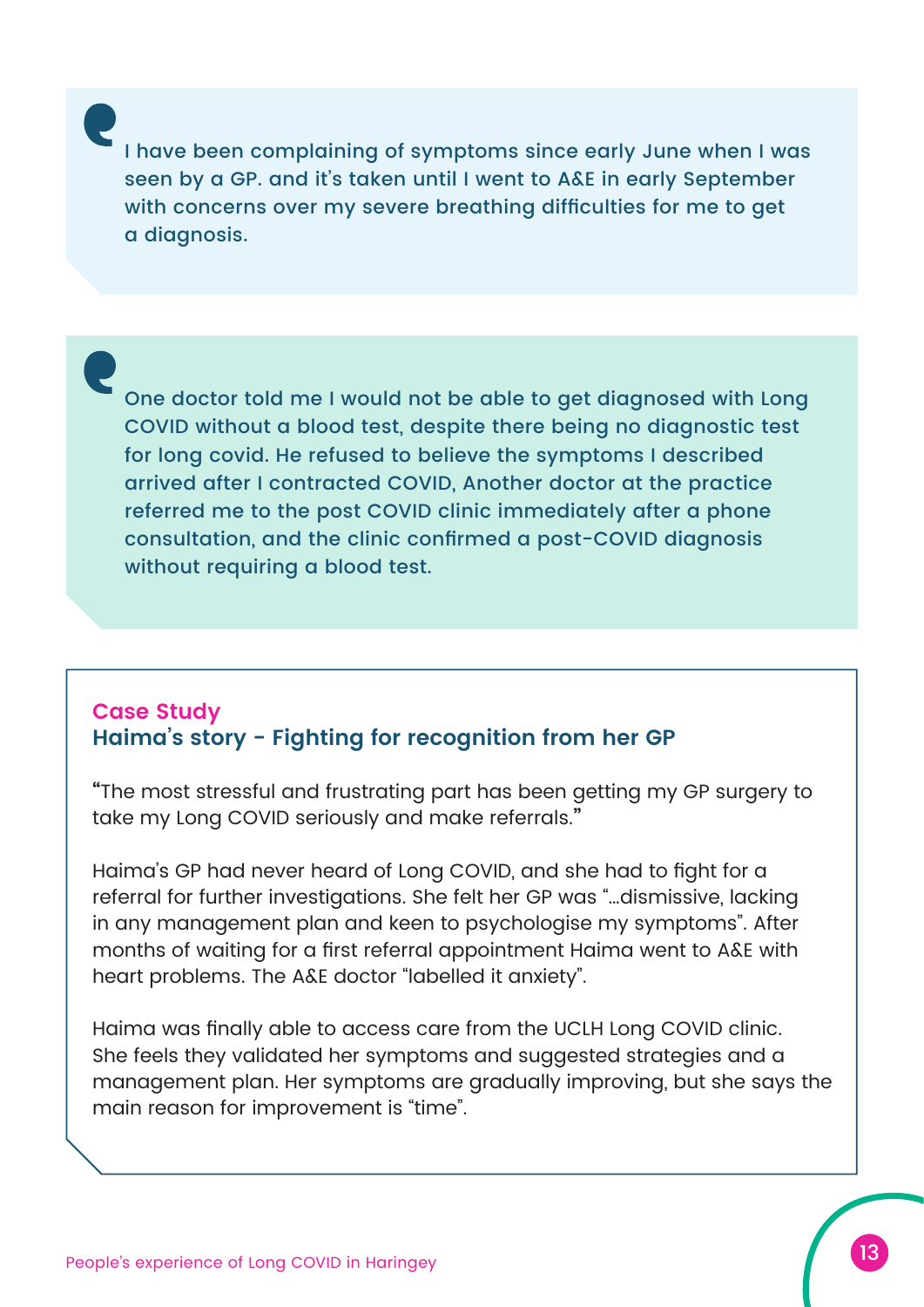### **iii) Getting the right healthcare**

- Most respondents did not feel they received the right kind of care or timely care from the NHS.
- 13 of the 21 respondents (62%) had experienced difficulties in getting appropriate healthcare support.
- Self-management was found to be the single most helpful healthcare intervention. Self-management included diet, exercise (e.g. yoga), rest, fatigue management and pacing.
- Most people found out about self-management techniques themselves. Only two people received information about self-management techniques from a healthcare professional.
- 15 of the 21 respondents (71%) had to do their own research on Long COVID.
- Some patients sought information from Long COVID support groups.
- Patients did their own research due to the lack of support from the NHS, including unsympathetic GPs, ineffective advice, long waits for diagnosis and long waits for the Long COVID clinic.
- Five patients had to chase up appointments and referrals to get access to care.
- There were very long waits for the Long COVID clinic or other services. In some cases people were waiting several months for a first appointment with the Long COVID clinic.
- Some patients were not confident the Long COVID clinic could help them with the right tests or treatment.
- One person was not aware these services existed.
- People said they had to advocate for themselves and fight to access support from the NHS. One patient even had to contact their MP to ask for help.
- Respondents were concerned that people from more deprived communities would not be able to fight for care in the same way and this was leading to inequity of service provision.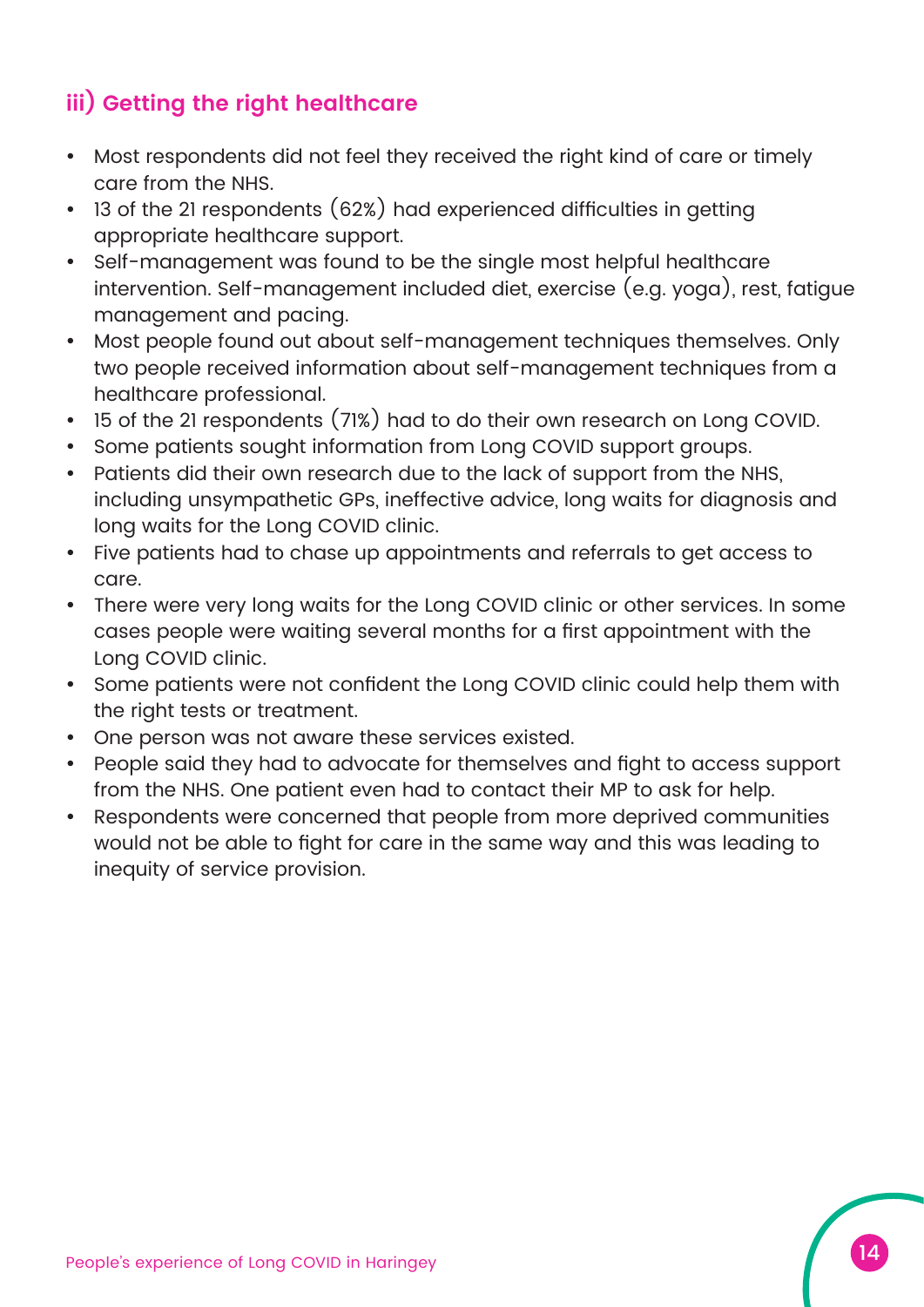#### **Case Study Ed's story – Turning to his local MP was the quickest way to get healthcare support**

Ed's GP referred him for various tests and investigations, but these tests were inconclusive. Finding it impossible to get a clear diagnosis or appropriate treatment, Ed wrote to his MP Catherine West. West wrote to the Chief Executive of UCLH, and Ed was quickly offered a series of investigations by the hospital's Long COVID clinic which he found to be helpful.

Ed's Long COVID symptoms are gradually improving mainly due to pacing but his Long COVID is still significantly impacting his ability to work and carry out normal tasks in the day.

Ed feels a sense of guilt that he was able to advocate for himself and receive treatment whereas many other sufferers of Long COVID cannot do so. He was able to get himself on the waiting list for the Long COVID clinic by contacting his MP and he accessed the support that is available online. He worries that people who are less educated or from a more deprived or diverse background, may not be as well equipped to fight for the same treatment.

**"**You can't see equity in how the systems are set up. Those thresholds to get into the clinic are high and that concerns me from a societal point of view. It's miserable that people have to fight for something that is their right.**"**

I haven't tried any interventions, I didn't know a specialist clinic existed.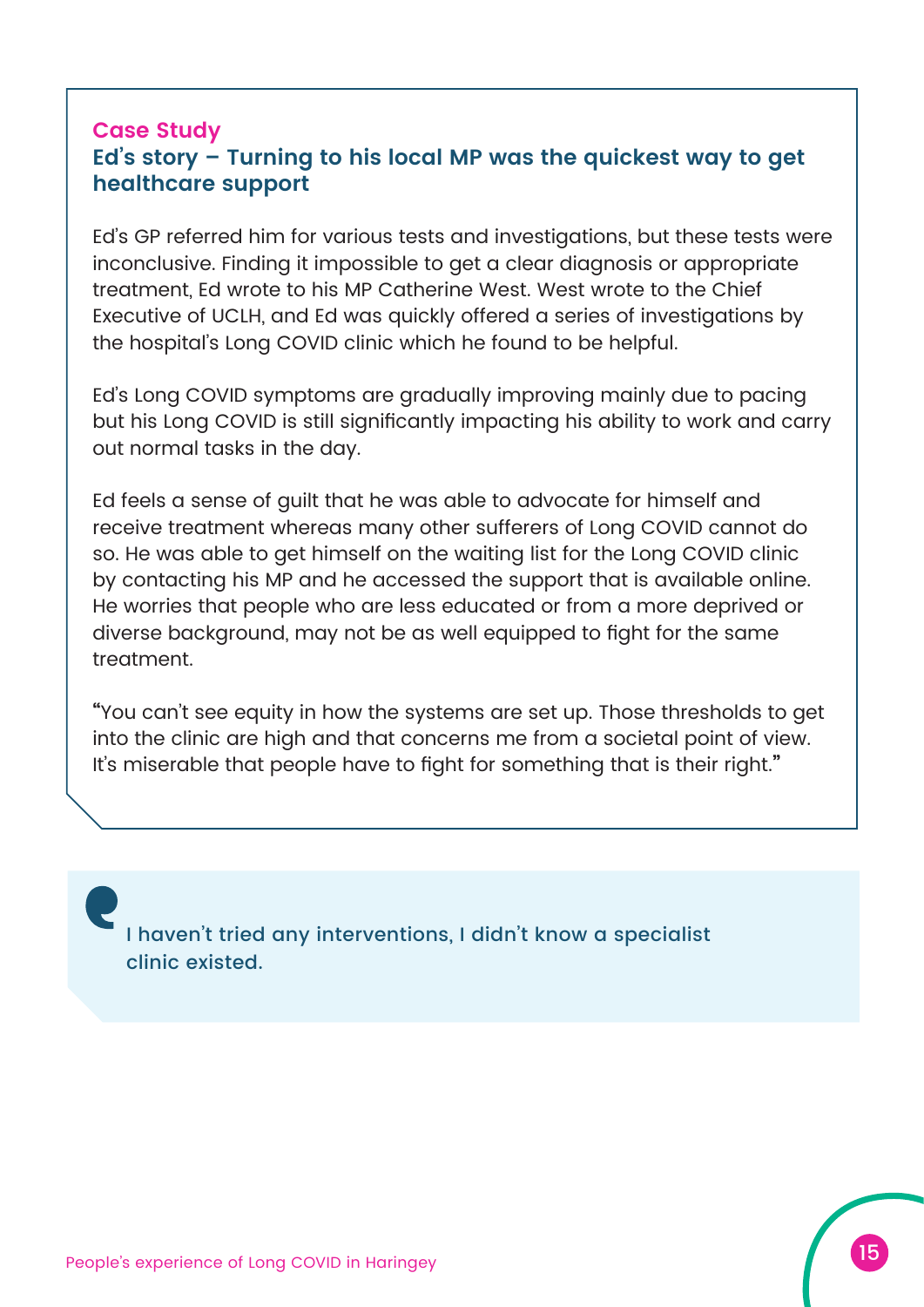Doctors should have offered referral to post COVID clinic as soon as they knew I was suffering, not 18 months later after having to beg.

I had to wait a long time for a diagnosis, I don't know how much my GP knows about it but he referred me to the Long COVID clinic but I have not heard anything from them yet. I have read the NHS website. I feel rather alone with it.

Waiting for months still for an appointment at the Long COVID clinic, Still no news on that - I first saw my GP in July.

I had to wait 3 months to be referred by my GP to the Long COVID clinic and then another 2 months before a call / appointment. After the excitement of being finally seen by the 'experts' and a few tests being organised there was nothing for months…App (My Chart) does not work…Not shared with GP - why not? 10 months in and feel completely despondent with clinic in so many ways.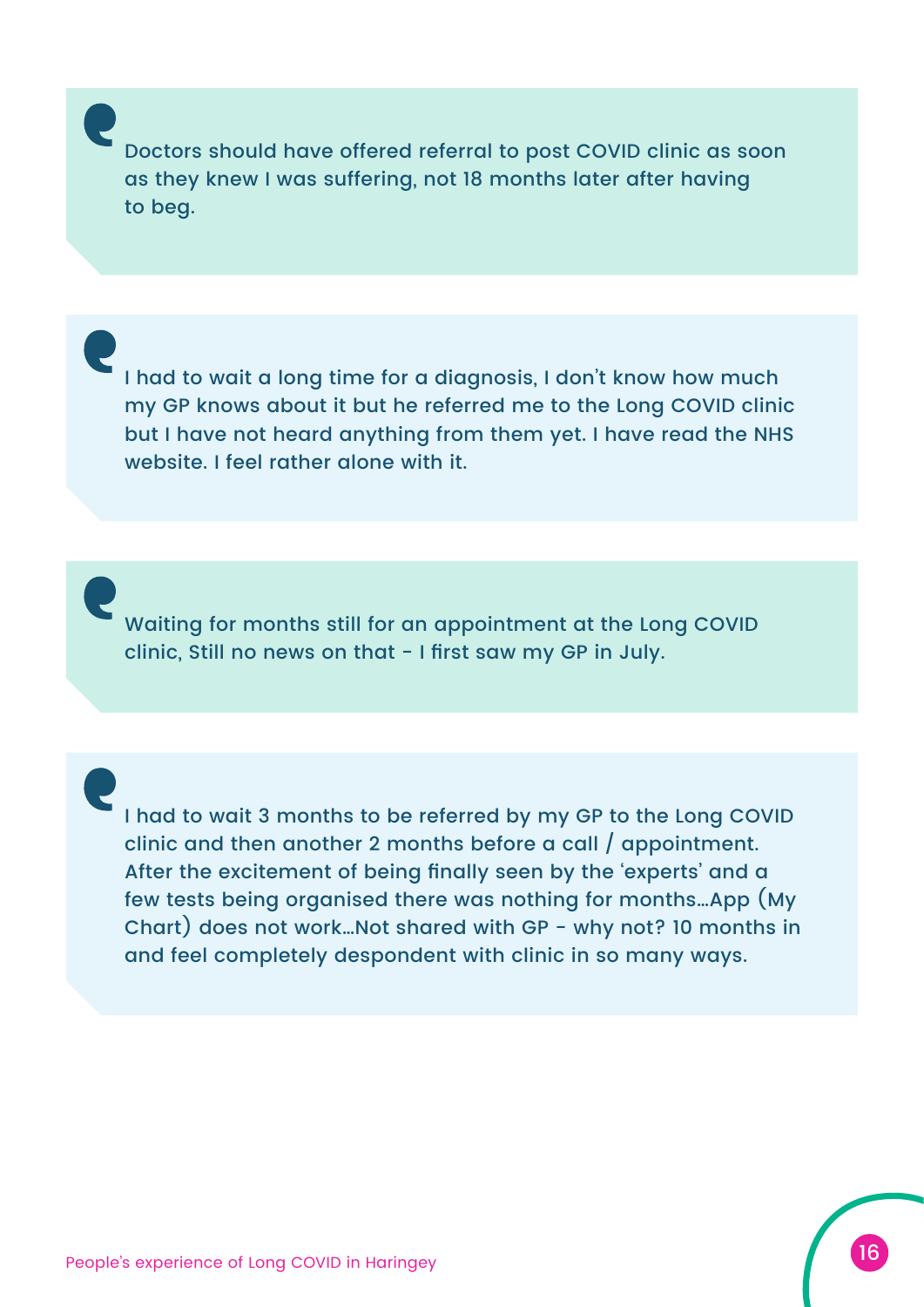#### **Case Study Zofia's story – Refused support for her Long COVID symptoms**

Zofia has suffered a continuing process of refusal of support for her Long COVID to such an extent that she reached out to Healthwatch asking us to help her get "tests and any kind of support." Two referrals to hospital made by her GP were refused and one blood test appointment was cancelled.

We contacted her GP who agreed to review her case and copied in the UCLH Long COVID clinic. We have not received any communication from the Long COVID clinic to date, however Zofia was finally seen by the Long Covid clinic in October 2021.

Zofia's failure to improve, coupled with inadequate healthcare has resulted in mental health impacts, for which Zofia has been prescribed antidepressants by her GP.

Complete lack of advice and support on how to manage my symptoms. I've been told to rest, to drink lots of water and eat well. This is advice you'd give anyone and isn't at all helpful. I haven't got a clue what to do - should I try to exercise more? What else? How to manage breathing? Is chest pain a concern?

I've received zero support from the doctors. I have been left to suffer on my own.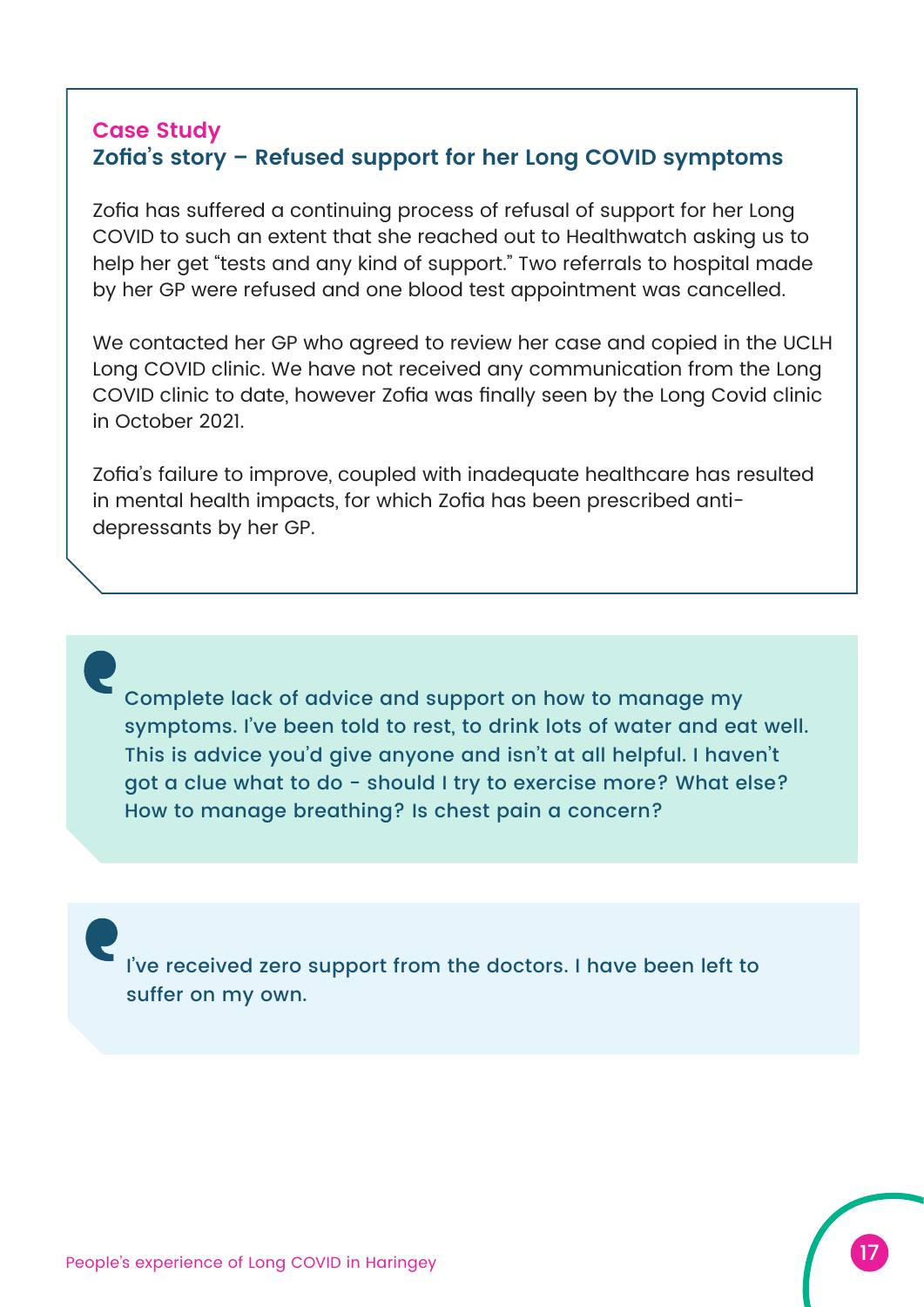There has been minimal support from the Long COVID clinic. I have therefore had to do my own research into Long COVID / what can help as I want to recover!

When I developed persistent symptoms the long-term impacts of covid were unknown – after summer 2020 I joined 'long covid support' on Facebook where the scale became clear and treatments for Long COVID were discussed.

#### **iv) How could things be improved?**

- People identified a need for better access to health services, both at primary care through GPs and at secondary care through Long COVID clinics.
- Respondents wanted to see GPs better trained and more knowledgeable about Long COVID and treatments for the condition.
- Shorter waiting times were a priority.
- A telephone helpline was suggested for patients to help overcome the isolation.
- In-person locally based Long COVID support groups were suggested so those unable to access online support could be helped.
- Better communication and publicity were seen as useful, promoting the support that is available for people living with Long COVID, so people come forward.
- Respondents talked about the inequality of access to Long COVID health services, especially for those from diverse backgrounds or from disadvantaged communities. They may not be getting the support and care they need because they are less able to advocate for themselves.

We need Long COVID support groups so you can share stories with other people, as many people around you don't believe your symptoms.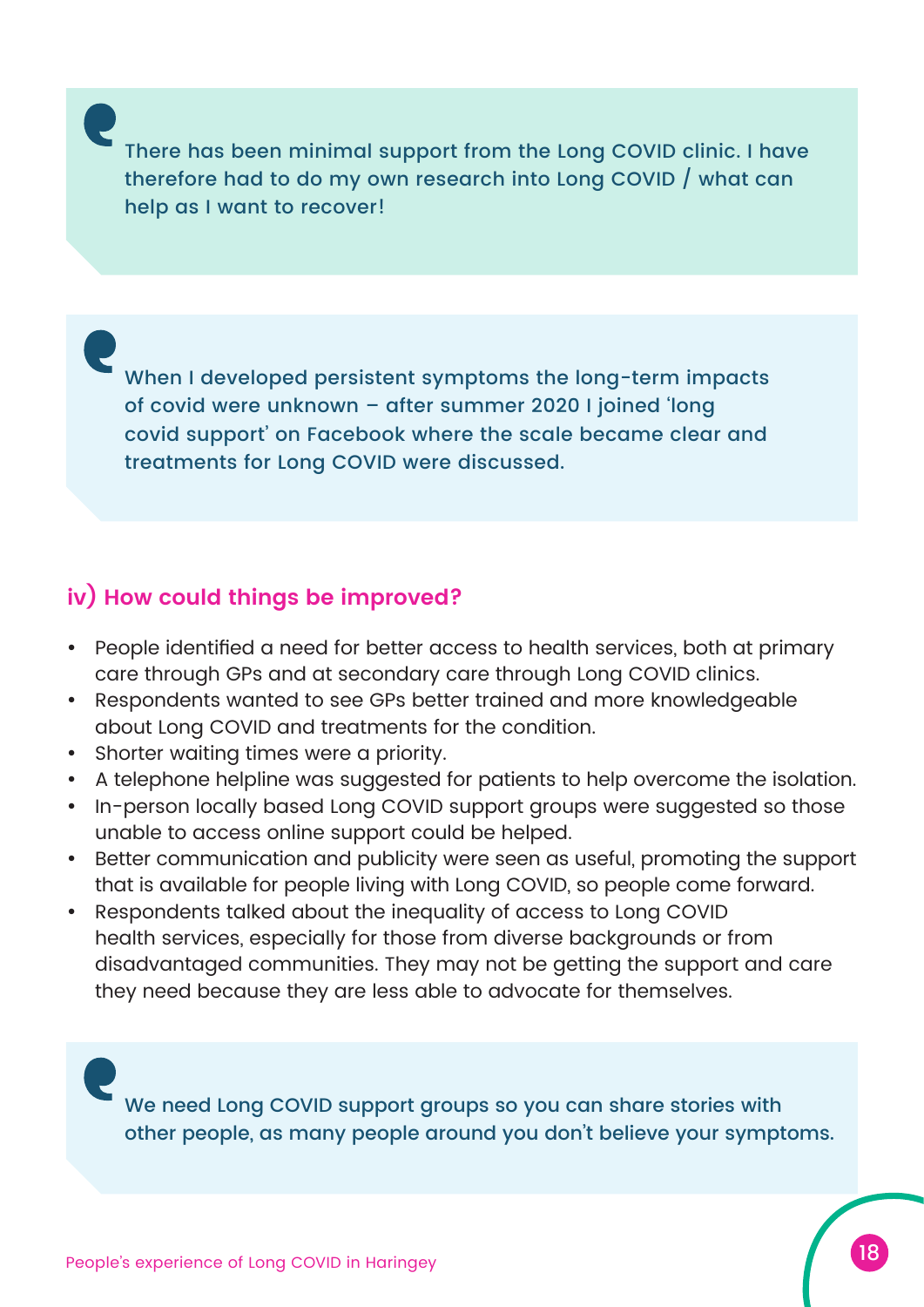### **5. Recommendations**

- 1. Statutory services (Haringey Council, NCL CCG, and NHS Trusts) should model being a good employer for people living with Long COVID. Their HR departments should ensure reasonable adjustments are made, and flexible working arrangements are explored, to ensure people can keep their jobs and continue to work.
- 2. Information, help and support should be provided to people living with Long COVID to ensure they are able to access any benefits they are entitled to.
- 3. Haringey Local Education Authority should work pro-actively with schools, colleges, headteachers and teachers to support families whose child/young person is absent from school/college due to Long COVID.
- 4. Explore and address the issue of undiagnosed Long COVID amongst Haringey residents, particularly focusing on the more deprived East of the borough.
- 5. More training for GPs so they are able to recognise Long COVID symptoms, provide a diagnosis, provide the patient with good quality information, and refer on appropriately.
- 6. More training for GPs so they can support Long COVID patients appropriately within primary care by giving them information about self-management techniques, helplines, local support groups etc.
- 7. Develop effective communications around Long COVID for the general public, raising awareness of what it is and encouraging them to seek medical advice and help.
- 8. Develop effective patient information on Long COVID, and promote and distribute this to GPs. This should include information on self-management techniques, helplines, local support groups etc.
- 9. Patients diagnosed with Long COVID should be given information and advice on appropriate self-management techniques and resources, regardless of the 12-week NICE guidance which identifies 'Post COVID syndrome' as starting no earlier than 12 weeks after infection.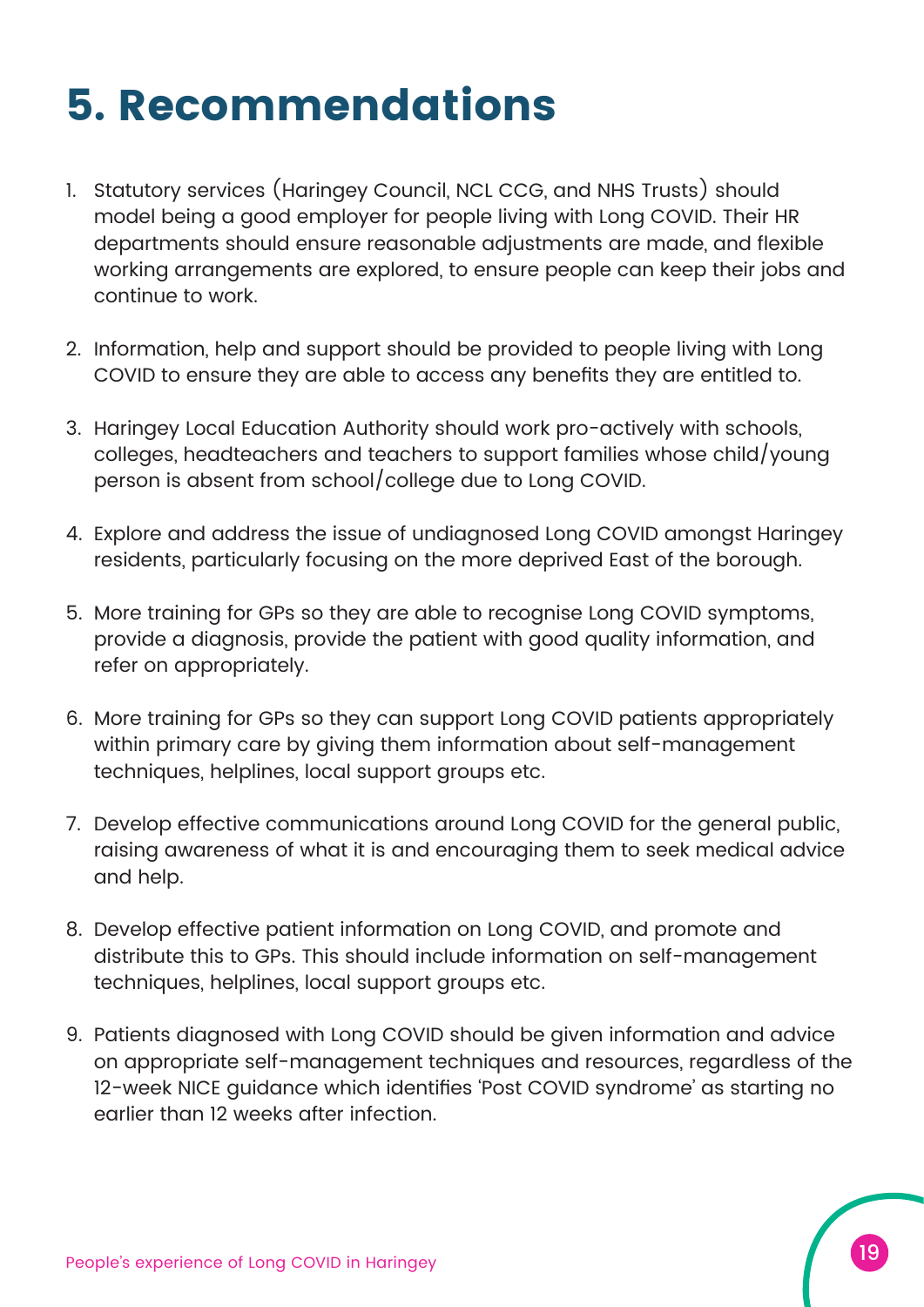- 10. Develop Haringey based in-person and online peer support groups for people living with Long COVID.
- 11. Develop a phone helpline to provide information and support on Long COVID, so people do not feel so isolated.
- 12. Develop effective communications to promote the local support groups and services available for people living with Long COVID.
- 13. Ensure at the point a patient is referred for Long COVID support the pathway is explained to them in an accessible way.
- 14. Ensure patients waiting for their first appointment with the Long COVID clinic receive a phone call or an email providing good quality patient information on Long COVID e.g. self-management techniques, helplines, local support groups, so they are able to access help and support whilst they are waiting.
- 15. Ensure all patients on the Long COVID pathway are clear about how things will be followed-up after their first appointment.
- 16. Ensure all patients on the Long COVID pathway understand how to contact the clinical team responsible for their care through phone and email.
- 17. Ensure there is more consistency in people's experiences accessing the Long COVID pathway, taking into account patients' physical, mental and social needs.
- 18. Continue to analyse and monitor Long COVID data for Haringey residents across localities and communities to help ensure Long COVID support and services are being accessed by all localities and communities in an equitable way.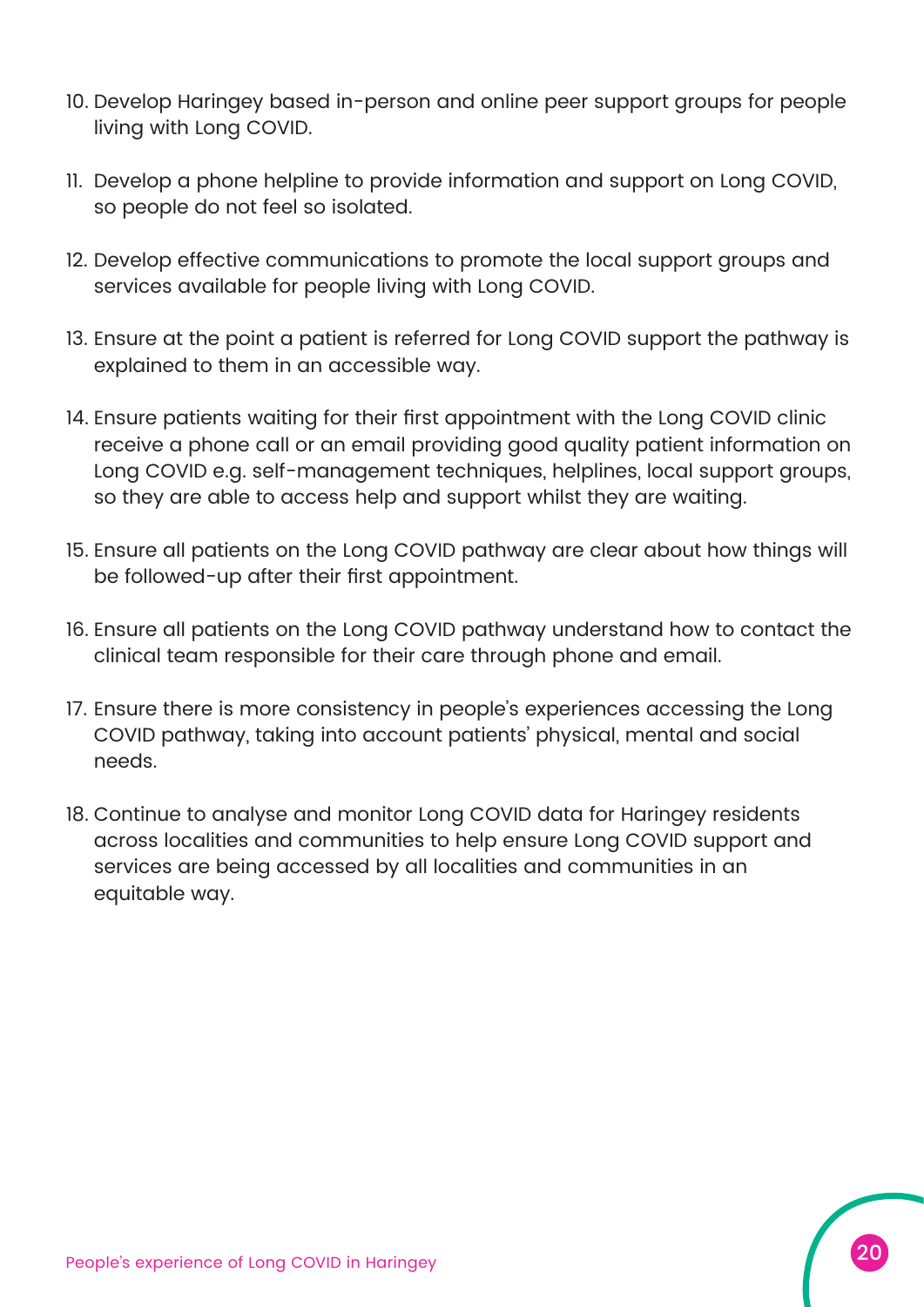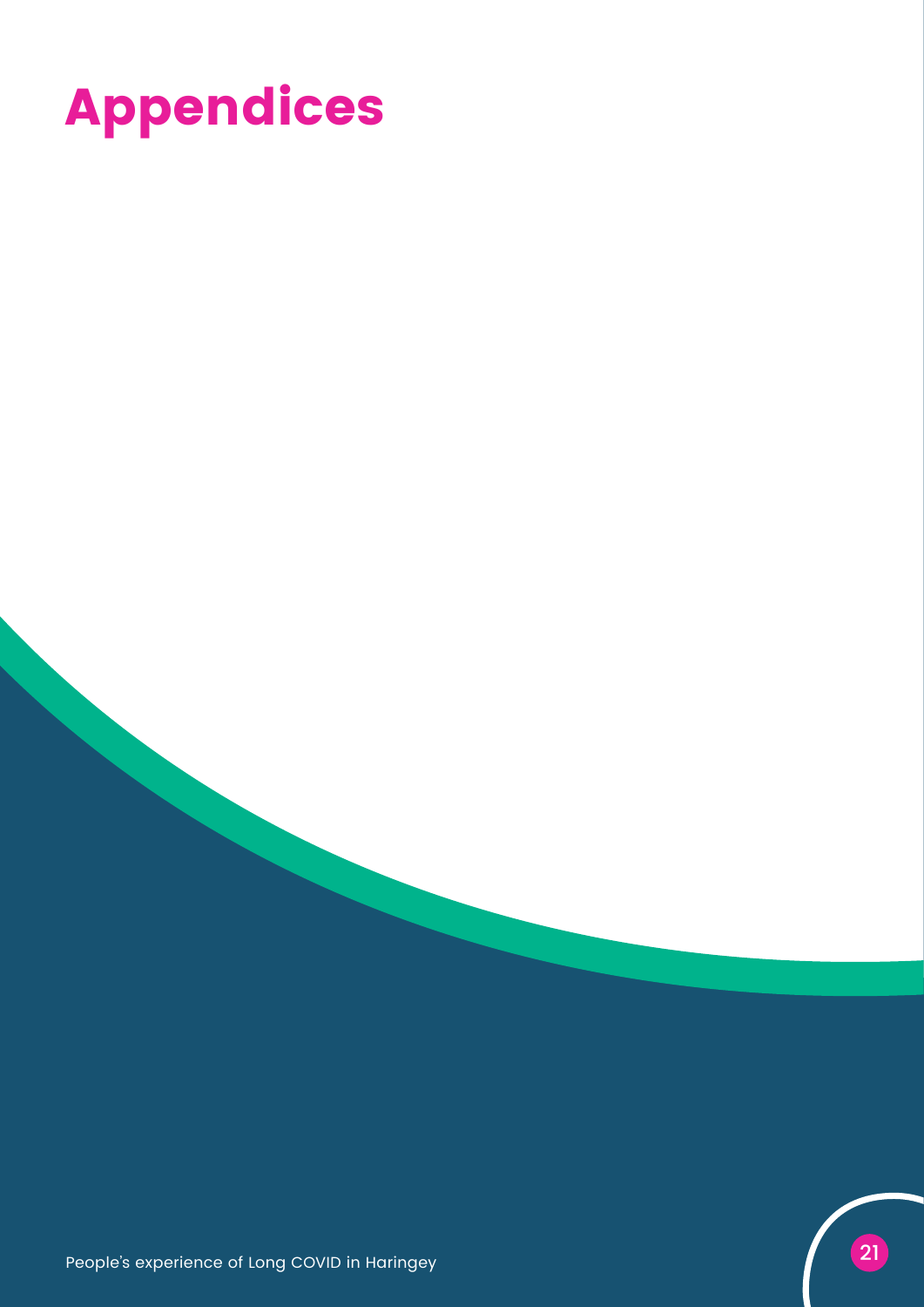# **Appendix A: Patient Profiles**

- 15 of the 21 respondents had tested positive for COVID-19 prior to experiencing Long COVID symptoms. Six had not been tested.
- 15 have been living with Long COVID for more than nine months and six of these have been living with Long COVID for more than a year.
- Only one person said they had recovered.
- 19 of the 21 respondents had received at least one vaccine dose. The survey did not ask if they were vaccinated before or after contracting Long COVID.
- 15 patients had seen their GP or other healthcare professional about their Long **COVID**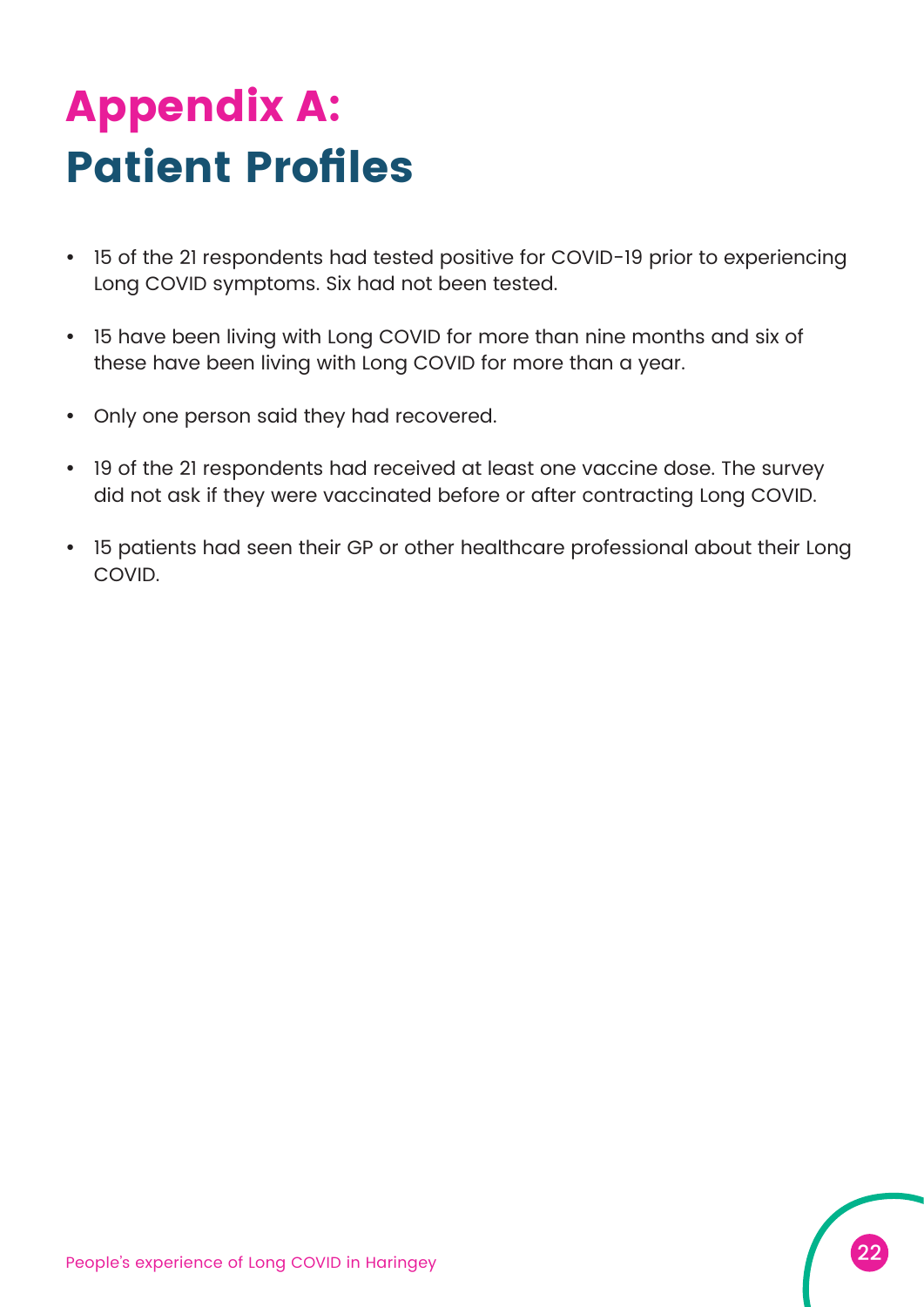## **Appendix B: Long COVID - Background and Context**

The precise causes of Long COVID are yet unknown and the recovery time varies for each patient. Currently in the UK there are two million people (3.1% of the population) living in private households with Long COVID in the UK (selfreported) and 826,000 who have had Long COVID for more than 12 months. [https://bit.ly/ONS\\_Prevalence\\_LongCOVID\\_June22](https://bit.ly/ONS_Prevalence_LongCOVID_June22)

More research is required to develop a standardised treatment pathway from diagnosis and treatment to management of the condition.

There is currently no agreed clinical definition however, the National Institute for Health and Care Excellence recommendation is that 'Ongoing symptomatic COVID-19' refers to when symptoms continue after four weeks of contracting COVID-19 and are not explained by an alternative diagnosis, and 'Post-COVID-19 syndrome' occurs if symptoms continue beyond 12 weeks. Both are commonly called Long COVID.

Long COVID presents itself through a wide range of clustered symptoms. A study conducted by University College London identified Long COVID patients selfreported over 200 symptoms across 10 organ systems. [https://bit.ly/UCL\\_LongCOVID\\_Symptoms\\_July21](https://bit.ly/UCL_LongCOVID_Symptoms_July21)

To tackle the debilitating impact of the condition, the Long COVID NHS Plan for 2021/22 outlined an investment of £100 million to support patients. There are now approximately 90 Post-COVID Specialist Clinics across England that support patients where previous medical care did not aid their recovery. These specialist clinics provide physical, cognitive and psychological treatment. The plan also outlines the establishment of paediatric hubs to support children and young people suffering from Long COVID.

University College London Hospitals (UCLH) provides the Post-COVID Specialist Clinic service for residents across North Central London (NCL). The chart below shows the Long COVID patient pathway.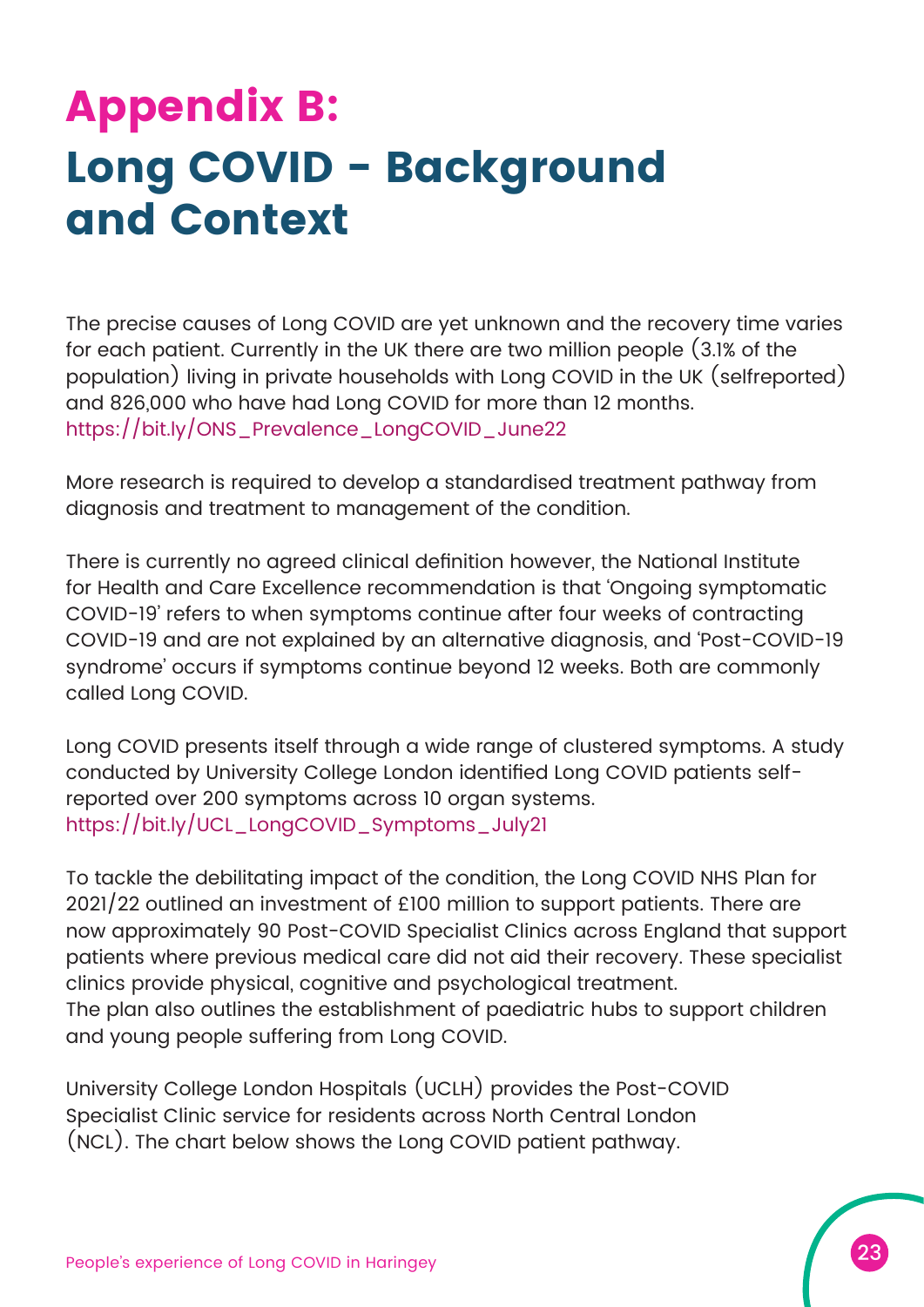### North Central London Integrated Post-COVID Syndrome Service NCL Patient Pathway

Primary Care Acute

**Primary Care** 

Acute

Identification Single point of access Primary care assessment



[https://bit.ly/NCL\\_Healthwatch\\_LongCOVID\\_Report\\_2022](https://bit.ly/NCL_Healthwatch_LongCOVID_Report_2022) April 2022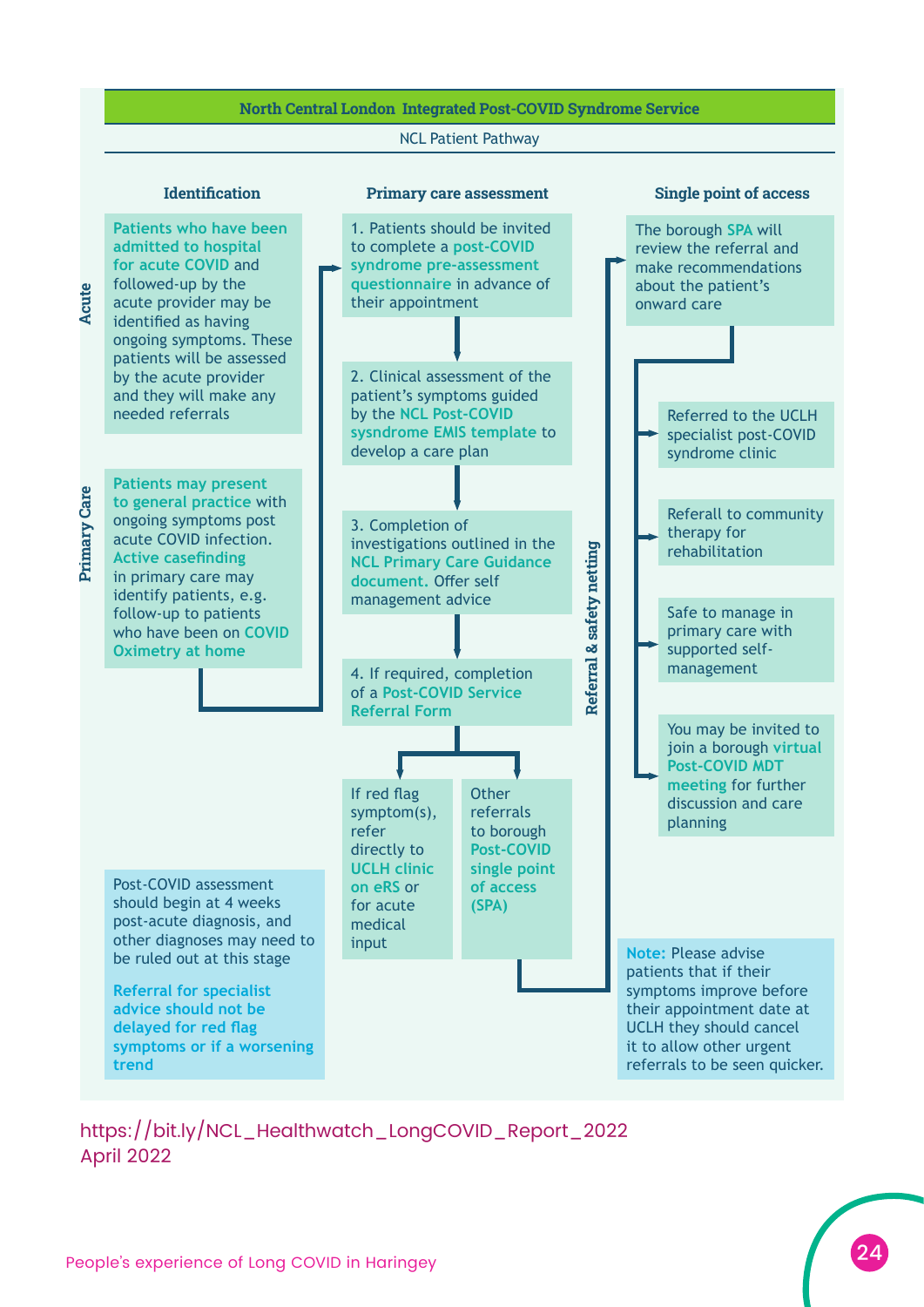### **Appendix C: Monetary Policy Committee data on Long COVID and long-term sickness in the workforce**

Bank of England Monetary Policy Committee (MPC) member, Michael Saunders, acknowledged that Long COVID is playing a role in the significant increase in people who are economically inactive due to long-term sickness.

Long COVID particularly affects women, and people of working age, and this is borne out in the MPC data.

Longer NHS waiting lists are also acknowledged by the MPC as a factor in the spike in long-term sickness. https://bit.ly/MPC Speech Resolution Foundation May22

Extract from MPC speech to Resolution Foundation, 9 May 2022:

"However, since Q4-19, the economy's potential output has fallen well below its previous trend. The workforce has shrunk by 440,000 people (1.3%) since Q4- 19, and is 2.5% below the January 2020 forecast (see figure 5). The scale and persistence of this drop in labour supply has been a surprise to many forecasters, including us.

The interplay between Brexit and the pandemic has reduced net inward migration (and hence population growth), while participation has fallen markedly (especially among people aged 50-64 years).

Since Q4-19, the number of people aged 16-64 years that are outside the workforce and do not want a job has risen by 525,000 (1.3% of the 16-64 age population). This largely reflects increases in long-term sickness (roughly 320,000 people) and retirement (90,000), with smaller contributions from lower participation among students (65-70,000) and short-term sickness (30-35,000 people).

The share of the 16-64 population who are outside the workforce and do not want a job because of long-term sickness is a record high, with an especially sharp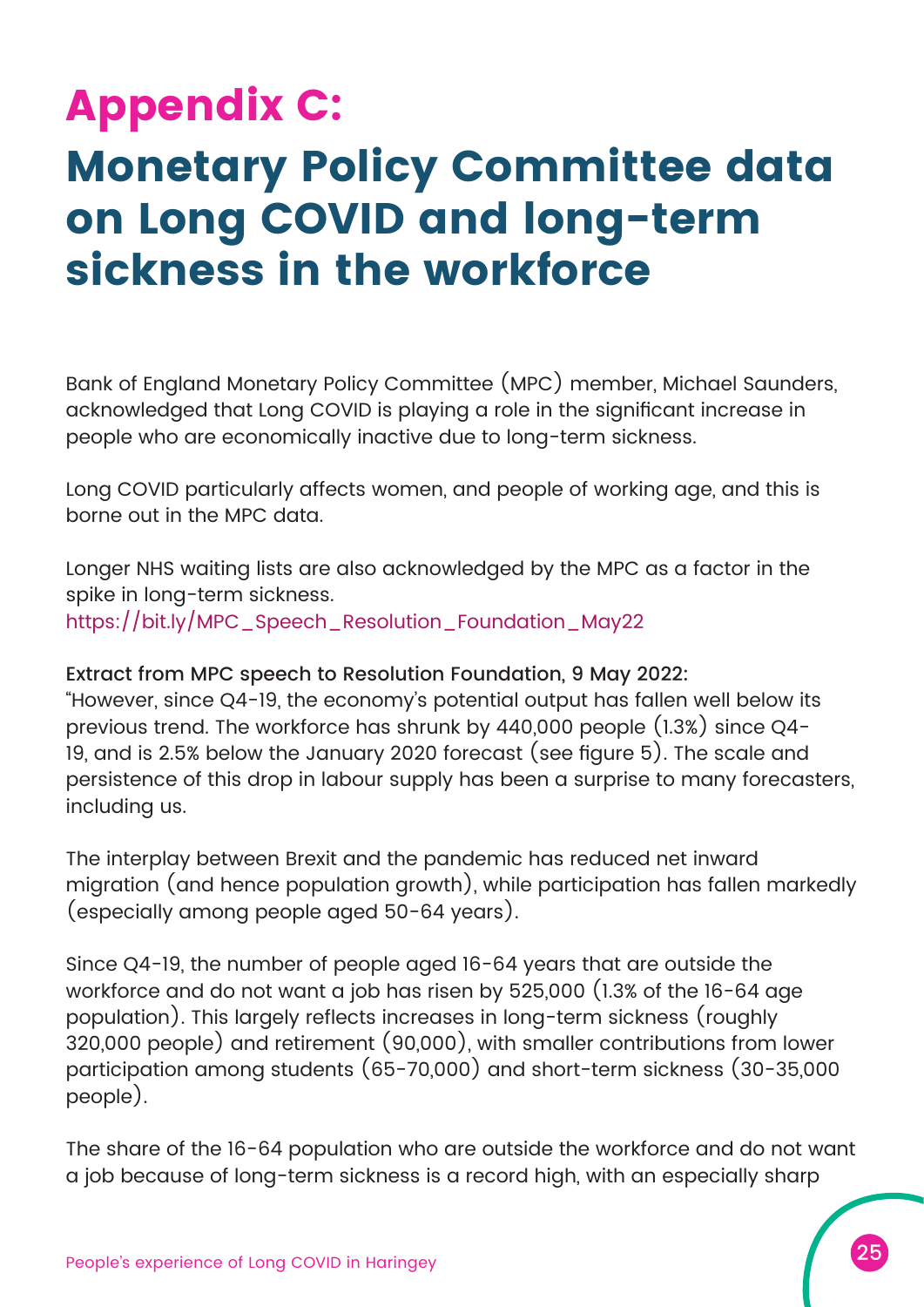rise among women (see figure 6). I suspect much of this rise in inactivity due to long-term sickness reflects side effects of the pandemic, for example Long COVID and the rise in NHS waiting lists."



Figure 6. UK – Per cent of Adult Population Aged 16-64 Who Are Outside the Workforce and Do Not Want a Job Because of Long-term Sickness.